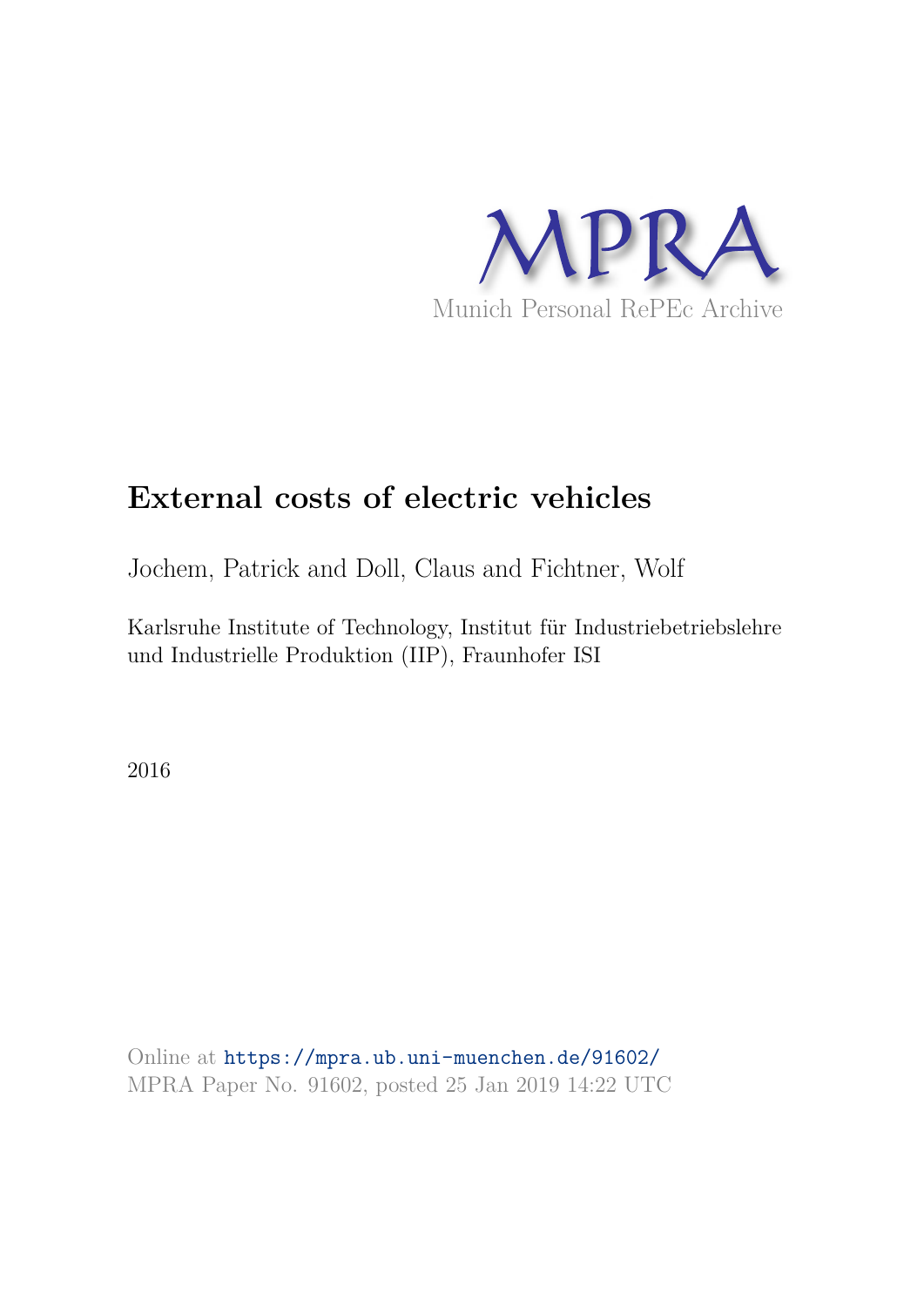This is the author's version of a work that was published in the following source:

Patrick Jochem, Claus Doll, Wolf Fichtner,2016

External costs of electric vehicles

In: Transportation Research Part D: Transport and Environment, Volume 42, Pages 60-76, <https://doi.org/10.1016/j.trd.2015.09.022>

Please note: Copyright is owned by the author(s) and / or the publisher. The commercial use of this copy is not allowed.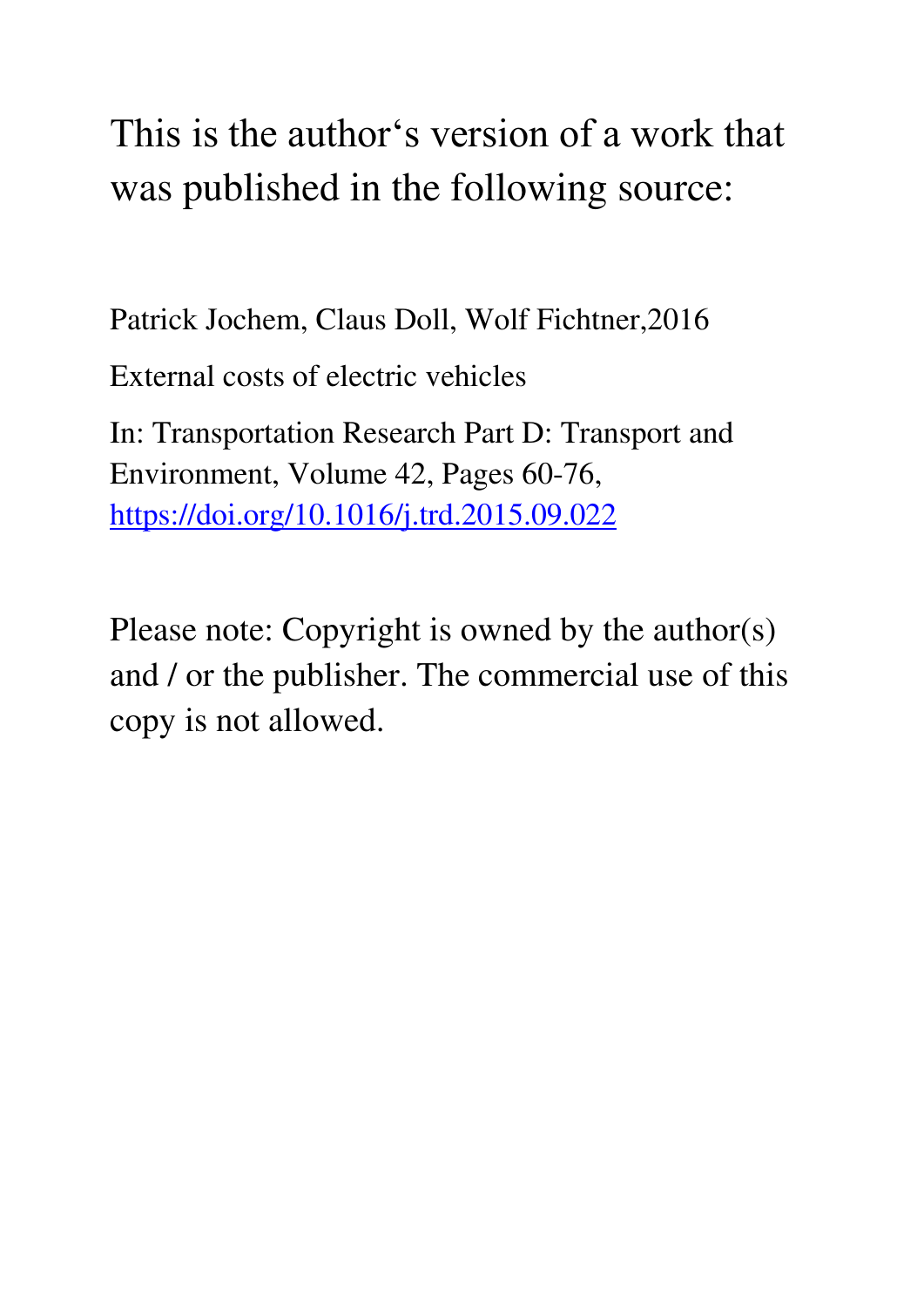# **External costs of electric vehicles**

Patrick Jochem<sup>\*a</sup>, Claus Doll<sup>b</sup>, Wolf Fichtner<sup>a</sup>

**<sup>a</sup>**Karlsruhe Institute of Technology (KIT), Institute for Industrial Production (IIP), Chair of Energy Economics, Hertzstr. 16, Building 06.33, D-76187 Karlsruhe, Germany

**<sup>b</sup>**Fraunhofer Institute for Systems and Innovation Research (Fraunhofer ISI), Breslauer Strasse 48, D-76139 Karlsruhe, Germany

⁎ Corresponding author. Tel.: +49 721 608 44590; fax: +49 721 608 44682 E-Mail: jochem@kit.edu

#### **Abstract**

Electric vehicles (EV) are often considered a promising technology to decrease external costs of road transport. Therefore, main external cost components are estimated for EV and internal combustion engine vehicles (ICEV). These include costs of accidents, air pollu-tion, climate change, noise, and congestion. All components are estimated over the product lifetime and, where appropriate, differentiated according to fuel type, vehicle size as well as emission location and time. The advantage of this differentiation is, however, compen-sated by high uncertainties of most cost estimates. Overall, the external costs of EV and ICEV do not differ significantly. Only for climate change, local air pollutants in congested inner-cities, and noise some advantageous effects can be observed for EV. The advantages depend strongly on the national electricity power plant portfolio and potentially also on the charging strategy. Controlled charging might allow for higher emission reductions than uncontrolled charging of EV.

**Keywords:** External costs; Environmental impact; Electric vehicle; Passenger car; Internal combustion engine vehicle

# **Introduction**

In 2012, almost the entire (99.8%) global vehicle stock was still based on internal combustion engine vehicles (ICEV) using petroleum-based fuels (Clean Energy Ministerial et al., 2013). Europe is highly dependent on these fuels imported mainly from the Middle East and Russia (IEA, 2012a) and road transport induces several environmental problems (e.g. acidification and eutrophication, ozone alarm, particulate matter, noise nuisance, etc.). Hence, road transport is a key sector in the context of environmental protection and energy security.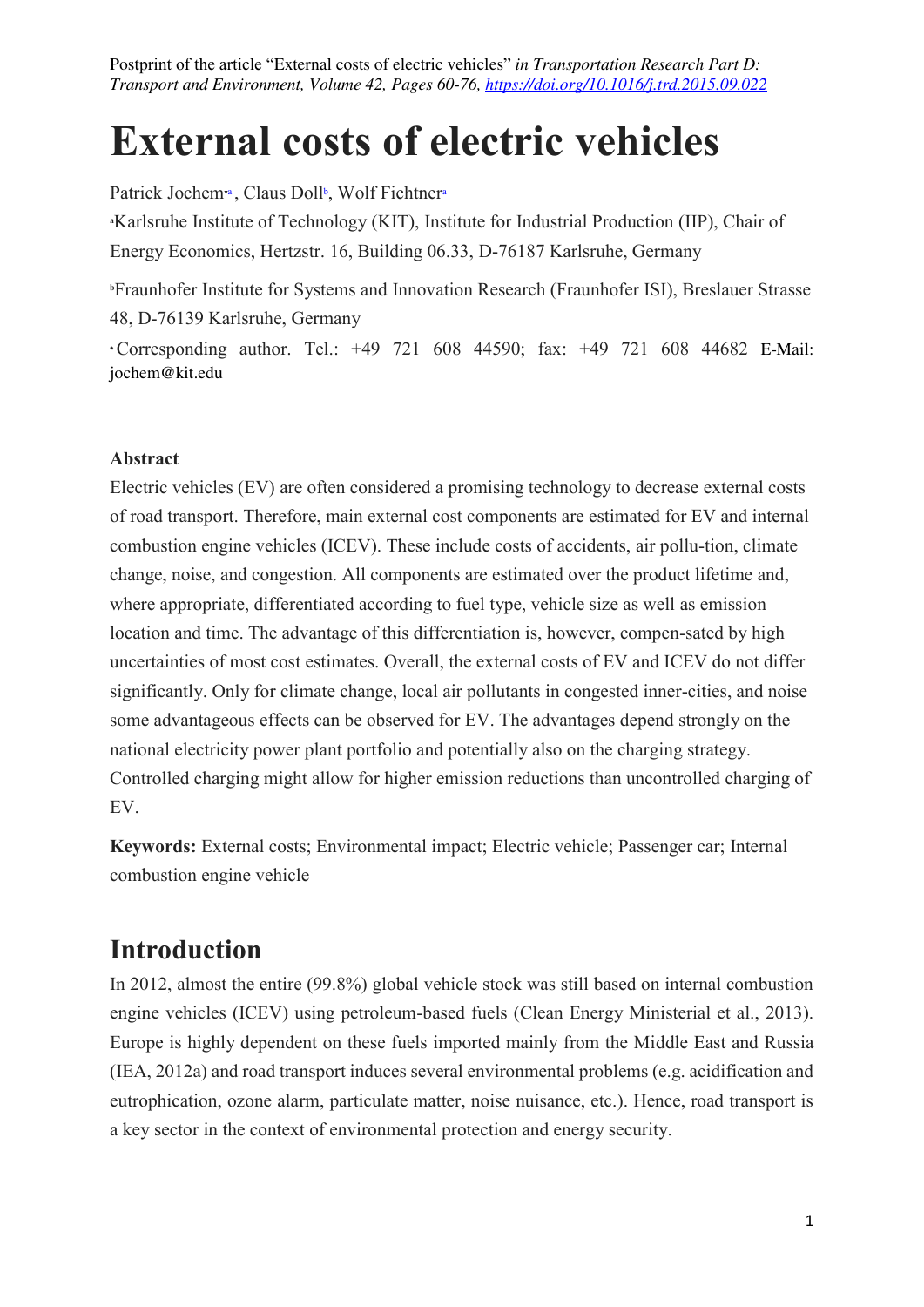Currently, climate change is in the focus of politics, public, and scientific literature. In the European Union (EU-27), the emissions of the most relevant greenhouse gas (GHG), carbon dioxide (CO2), were reduced by almost 12% between 1990 and 2010, whereas the transport sector increased its CO2 emissions by 20.6% during the same period. In the new EU member states this increase even reached 58.5% versus a decrease in overall CO2 emissions by 29.5% (Eurostat, 2013). These trends are expected to continue, although somewhat weakened (JRC, 2008). In view of these trends, high technical CO2 abatement costs, and the expected change of conduct, many studies came to the conclusion that transport will be among the last sectors to bring its emissions down below current levels (e.g. Stern, 2006, Annex 7c and Skinner et al., 2010). On the global scale, the situation is even more severe. The World Business Council on Sustainable Development (WBCSD, 2004) expects the global vehicle fleet1 to more than double until 2050. This is supported by several other studies (cf. Gomez-Vilchez et al., 2013).

Electric vehicles (EV) might help to master some of those challenges (e.g. Anable et al., 2012). Even though this idea is not new (cf. Hamilton, 1980), the electrification of the road transport sector is said to be an ecologically promising pathway. Some studies show that the marginal abatement costs for GHG emissions are lower compared to ICEV (Hacker et al., 2009, and TNO et al., 2006). Needless to say, EV have considerable external costs which highly depend on the electricity generation during the EV's lifetime and for the construction of the vehicle and battery (e.g. Bickert and Kuckshinrichs, 2011). Besides the impact on GHG emissions there are several other influences on the environment and the society, which are not jet explicitely considered in the users' utility - and are therefore extrenal costs. Economic concepts for measuring and internalising external costs seem convenient to identify these effects (cf. Proost and Van Dender, 2012). We therefore apply this concept in the following and compare the external costs from EV with those from ICEV.

Even though EV have been existing as long as ICEV, they were rather insignificant during the last century and gained relevance in recent years only. This recovery was mainly driven by the pressure of rising GHG emissions and high fuel dependency of industrialised countries as well as by strong breakthroughs in battery development (cf. Nykvist and Nilsson, 2015). To date, a number of studies have dealt with the environmental impacts of  $EV$  – most of them focusing on CO2 emissions (e.g. a broad literature overview by Hacker et al., 2009). In addition, first indepth studies (e.g. Torchio and Santarelli, 2010) were published, with some even using life cycle assessment (LCA) approaches (cf. Hawkins et al., 2012a,b; Messagie et al., 2010; Lane, 2006). For Germany, e.g. Helms et al. (2013), Zimmer et al. (2011), and Peters et al. (2012) provide first analyses. However, current literature remains at the level of average driving cycles, averaging urban and rural travel. In the discussion on charging vehicles according to their local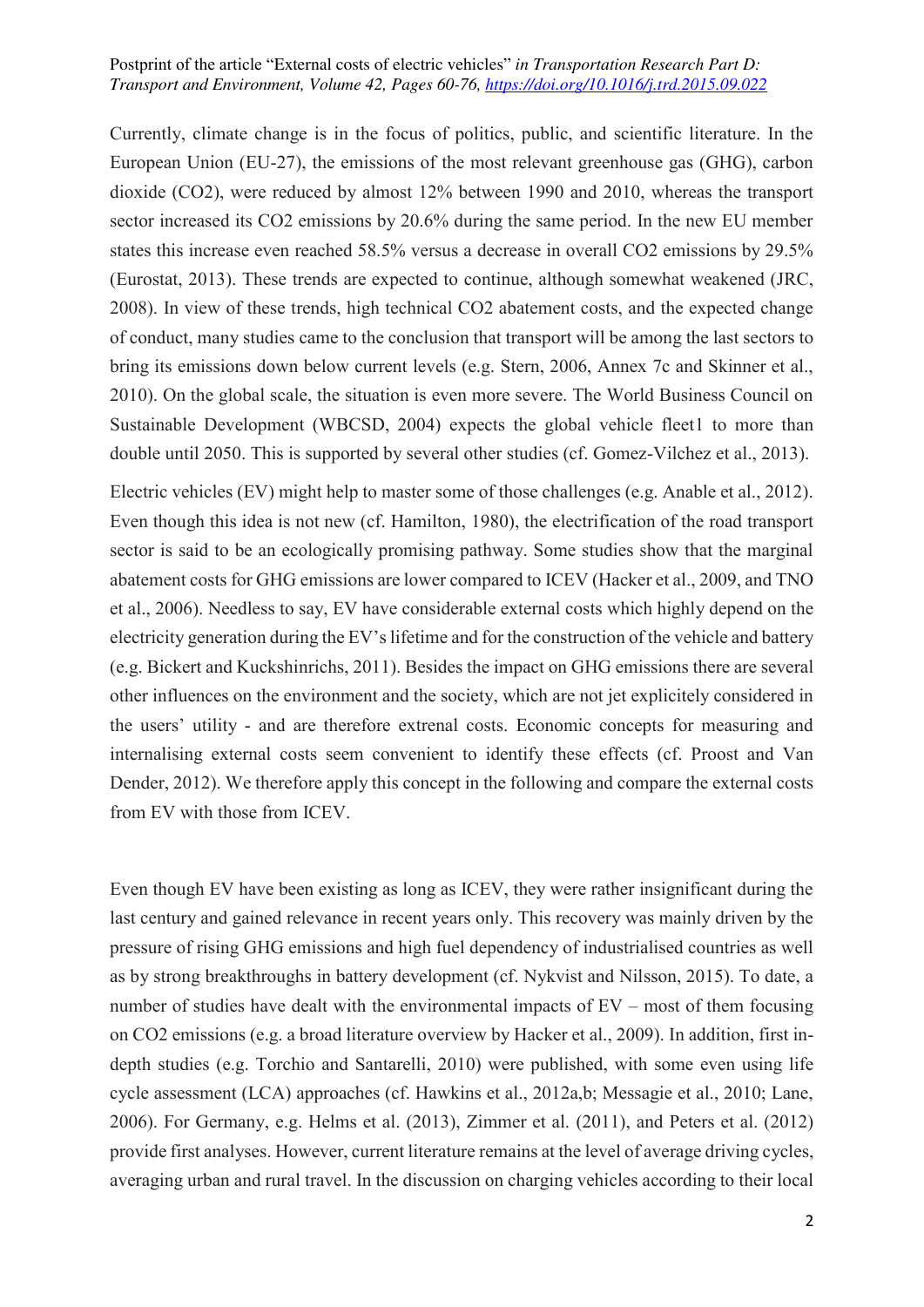and temporal impact, as promoted by the European Commission's vision of marginal social cost pricing (MSCP) for all transport modes, more disaggregated figures of the external costs of EV in comparison to ICEV are needed. The present paper aims at shedding some light on this issue taking into account the transport and energy sectors.

We are well aware that environmental and climate issues are important challenges for the transport sector Creutzig et al. (2015), but do not capture completely the social burden of transport. Current policies and visions on sustainable transport try to get cars completely out of the city centers (cf. Anas and Lindsey,  $2011$ ) – a place where EV have their main environmental advantage over traditionally powered cars. We also pay attention to safety and congestion issues. Space consumption and the separation of cities by busy roads will be discussed qualitatively. Furthermore, our analysis will focus on pure battery electric vehicles (BEV) even though other EV, such as plug-in hybrid electric vehicles (PHEV) or rangeextended electric vehicles (REEV), will probably have a much higher market potential (Kay et al., 2013). Their emissions, however, are somewhere between the ICEV and the BEV.

The structure of this paper is as follows: We give a short introduction to external costs in the next section, before outlining current external costs of ICEV (i.e. external costs of accidents, air pollution, climate change, noise, congestion as well as other external costs) in chapter three. As the market share of EV seems to be rather low before 2030 and as vehicle technology as well as electricity consumption will improve until then, we give an outlook on external costs until 2030. Then, in chapter four, the current and future external costs of EV are given. A comparison of the external costs of ICEV and EV completes this paper.

# **External costs**

## **Overview**

Challenges associated with measuring external costs of transport are serious (cf. Verhoef, 1994). However, in order to compare the environmental sustainability of different modes and technologies, the concept of external costs is hardly evitable. Their (uniform) assessment is claimed to be necessary for reasons of equity and international comparisons (e.g. CE Delft et al., 2008). The challenges in assessing external costs are mainly based on the different impacts due to individual local conditions (e.g. different vulnerability or population density) or complex interdependencies of the emission and its impact (e.g. the statistically proven impact of noise emissions on life time or the evaluation of long-term impacts of climate change) (cf. Jochem and Rothengatter, 2011).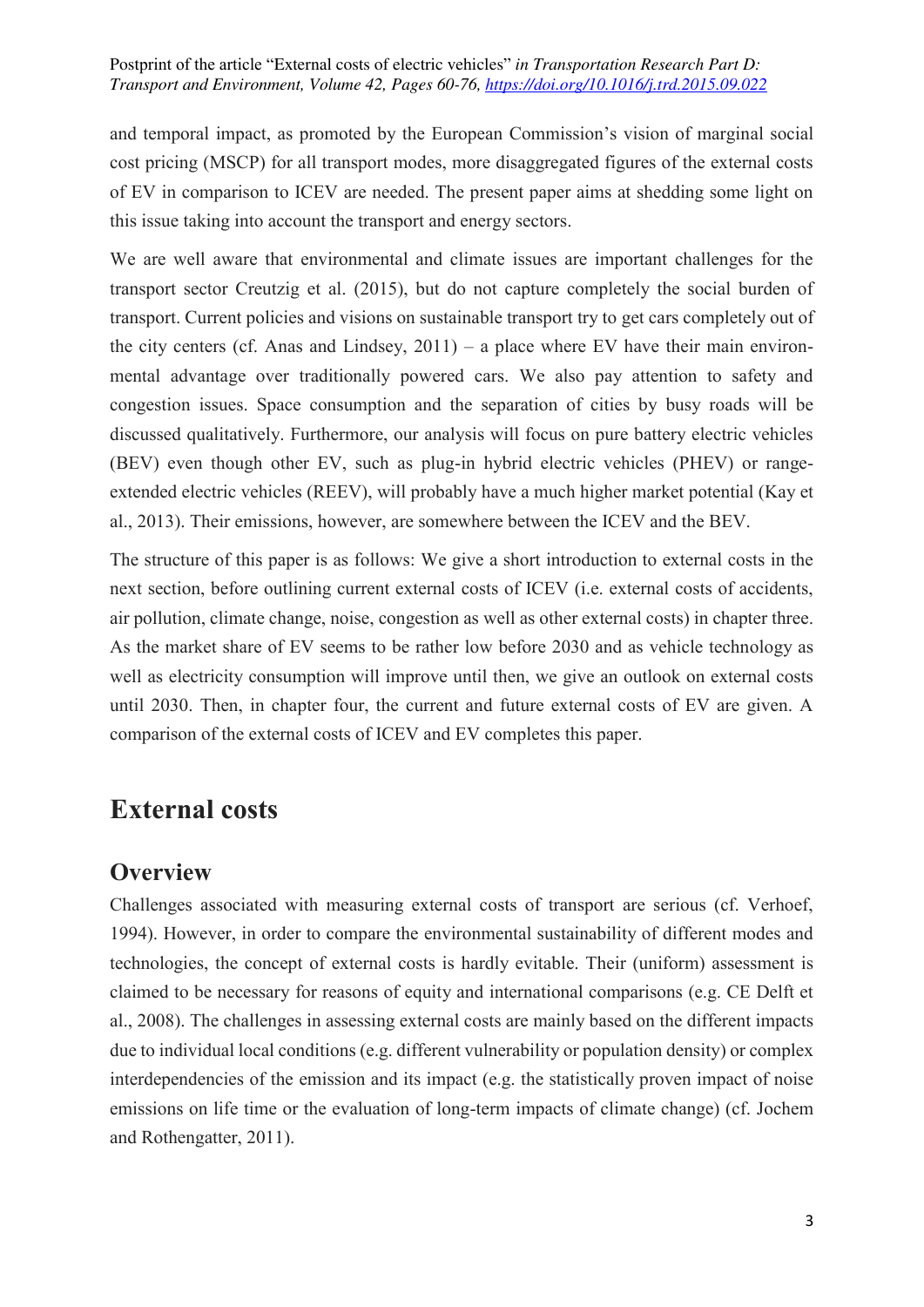In the past, approaches to measuring external costs temporarily prevailed. However, methods for willingness to pay and willingness to accept concepts, such as stated or revealed preference approaches, were criticised strongly throughout the 1990s (e.g. by Rosenthal and Nelson, 1995; Hausman, 1993; Diamond and Hausman, 1994). Even the more recent contingent valuation approach is increasingly criticised (e.g. Hausman, 2012). The development of new methods (e.g. with the help of data envelopment analysis) is continuing (Kuosmanen and Kortelainen, 2007). However, emergence of an all-convincing approach remains highly unlikely.

Besides these challenges in the evaluation methodology, the considered time horizon (cf. Fouquet, 2011), system boundaries, technical measurement, cost category (e.g. marginal vs. average), equity, handling of subjective evaluations, etc. are highly contentious issues when assessing external costs. They may be obstacles when comparing different results. Notwithstanding the concept of external costs serves as a basis for many environmental policies. Therefore, comprehensive best practice approaches for different cost categories (e.g. from CE Delft et al., 2008:8) have been used so far to cope with this contradiction and to give sound estimates for their internalization (e.g. in Maibach et al., 2008; UBA, 2012; Korzhenevych et al., 2014). Despite these uncertainties, we compare the external costs of ICEV with those of EV and try to indicate the corresponding uncertainties in the following sections. We consider (where possible) the product lifetime of the vehicle by

 LCA and of the fuel by comprehensive well-to-wheel (WTW) analysis data. Hence, the following LCA includes the emissions caused by well-to-tank (WTT) activities and tank-towheel (TTW) emissions during vehicle use as well as the emissions associated with vehicle production, maintenance, and disposal.

We focus our analysis on Europe, because – according our literature review – only for European road transport comprehensive cost factors in high resolution are available. Only a few values are found for other countries, however, often restricted to certain areas or situations. There is a focus on developing countries, mainly for Asia and Latin America, where the problem of urban air quality is most evident (e.g. Sen et al., 2010, quantify main externalities for Dehli, Cravioto et al., 2013, adopt European approaches to Mexico or Tseng et al., 2014, relate the development of external costs to the introduction of road tolls in Taiwan). For North America Delucchi and McCubbin (2010) compile national estimates of transport externalities in the United States and Litman (2014) broadens the methodology and evidence for assessing the social costs and benefits of transport and urban development for Canada and the United States.

## **Methodology**

The assessment makes use of latest European research relating to external costs. We concentrate on European, and more precisely on German assessments, as in particular for EV external impacts are closely related to power generation and national power plant fleets are very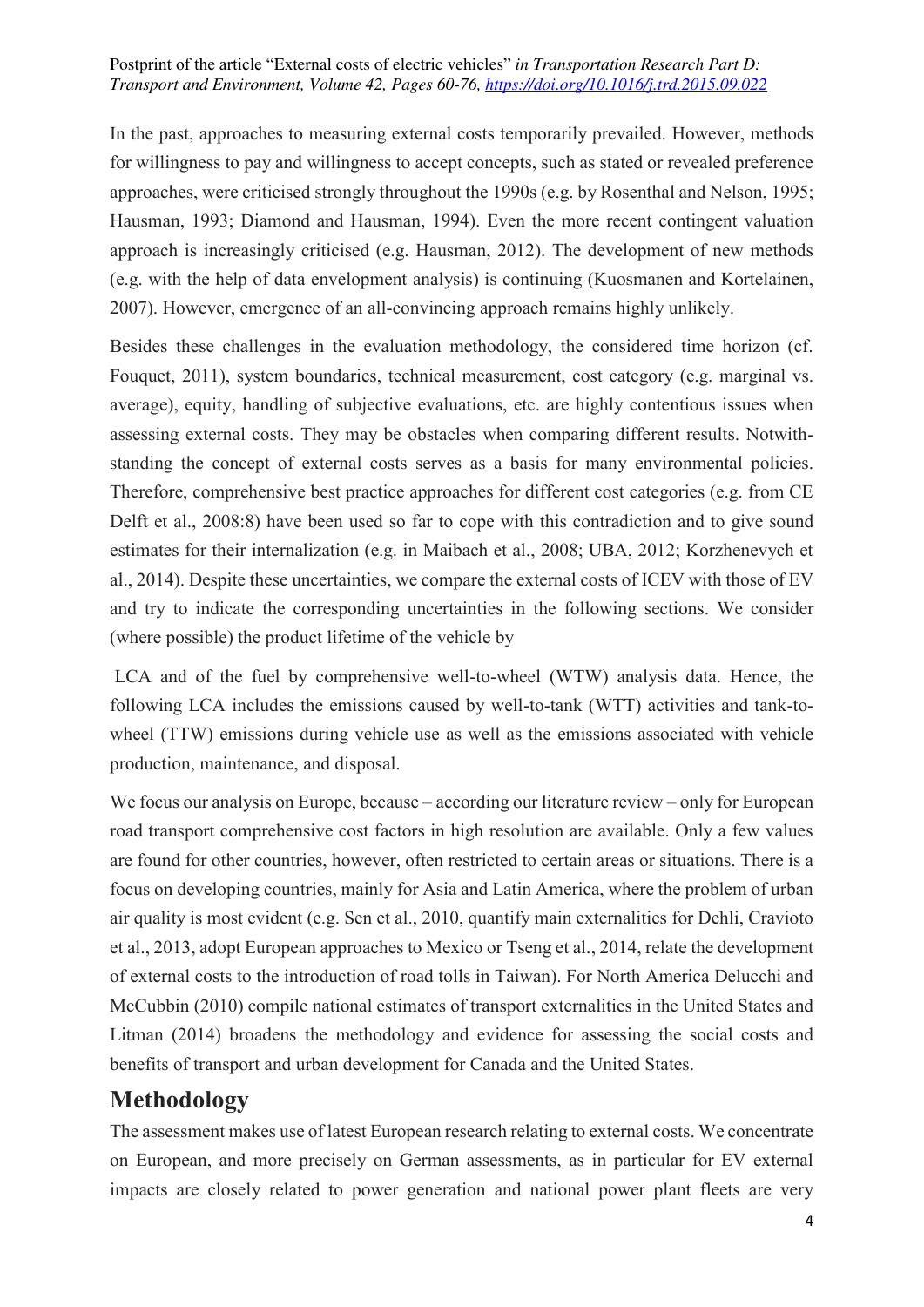heterogeneous in Europe. Transferring our external cost estimates to other countries seems highly inappropriate.

Before we determine the specific cost estimates we specify main categories. First, we consider the following four main external impacts (on both ICEV and EV):

- *Accident consequences:* We value the loss of human lives or impairment of health according to the degree of severity.
- *Air pollution:* The impact from air pollution considers emissions of nitrogen oxides (NO<sub>x</sub>), carbon monoxide (CO), non-methane volatile organic compounds (NMVOC) as well as of particles below 10  $\mu$ m (PM<sub>10</sub>) and below 2.5  $\mu$ m (PM<sub>2.5</sub>).
- *Climate change:* We consider all emissions of GHG expressed in CO<sub>2</sub>equivalents.
- **•** *Noise exposure:* We mainly distinguish between persistent exposure above 55 dB(A) night/65 dB(A) day and above 70 dB(A) day and night with the corresponding health impacts.

Other external impacts, such as further impacts of vehicle production (costs of up- and downstream processes), percep-tion and use of soil and groundwater pollution, costs of energy dependency, the deterioration of nature, landscape, natural habitats, and urban fabric by the road infrastructure as well as the financial burden of public households resulting from the construction and maintenance (which is partly internalized) of roads, are neglected, as they hardly contribute to the total external costs and do not differ considerably between ICEV and EV.

Second, most cost estimates are differentiated with respect to the following characteristics

- **•** *Fuel type* (gasoline, diesel, and electricity): For ICEV we focus on gasoline (and values for diesel added where appropriate). Other fossil fuels (such as LPG or CNG), biofuels, hydrogen, and different forms of hybrid fuels are not considered here.
- **•** *Vehicle size* (small and medium): We assume a trend towards smaller vehicles and assume that large cars (>2 l engine displacement) will not be in the focus of manufacturers of BEV in the beginning of market penetration (Peters et al., 2012 and Mock et al., 2009). We do not consider light vehicles, such as bicycles, scooters, and motor cycles, and delivery vehicles – even though EV have already reached considerable market shares in these segments in some countries.
- **•** *Emission location* (urban, rural): This differentiation is mainly due to the corresponding population density: Local pollutants (e.g. air pollutants, noise) should be valued according to the number of potential victims. Furthermore, the difference in the driving cycle may affect the amount of emissions, too. Consequently, also global emissions (e.g.  $CO<sub>2</sub>$ emissions) are affected by this differentiation.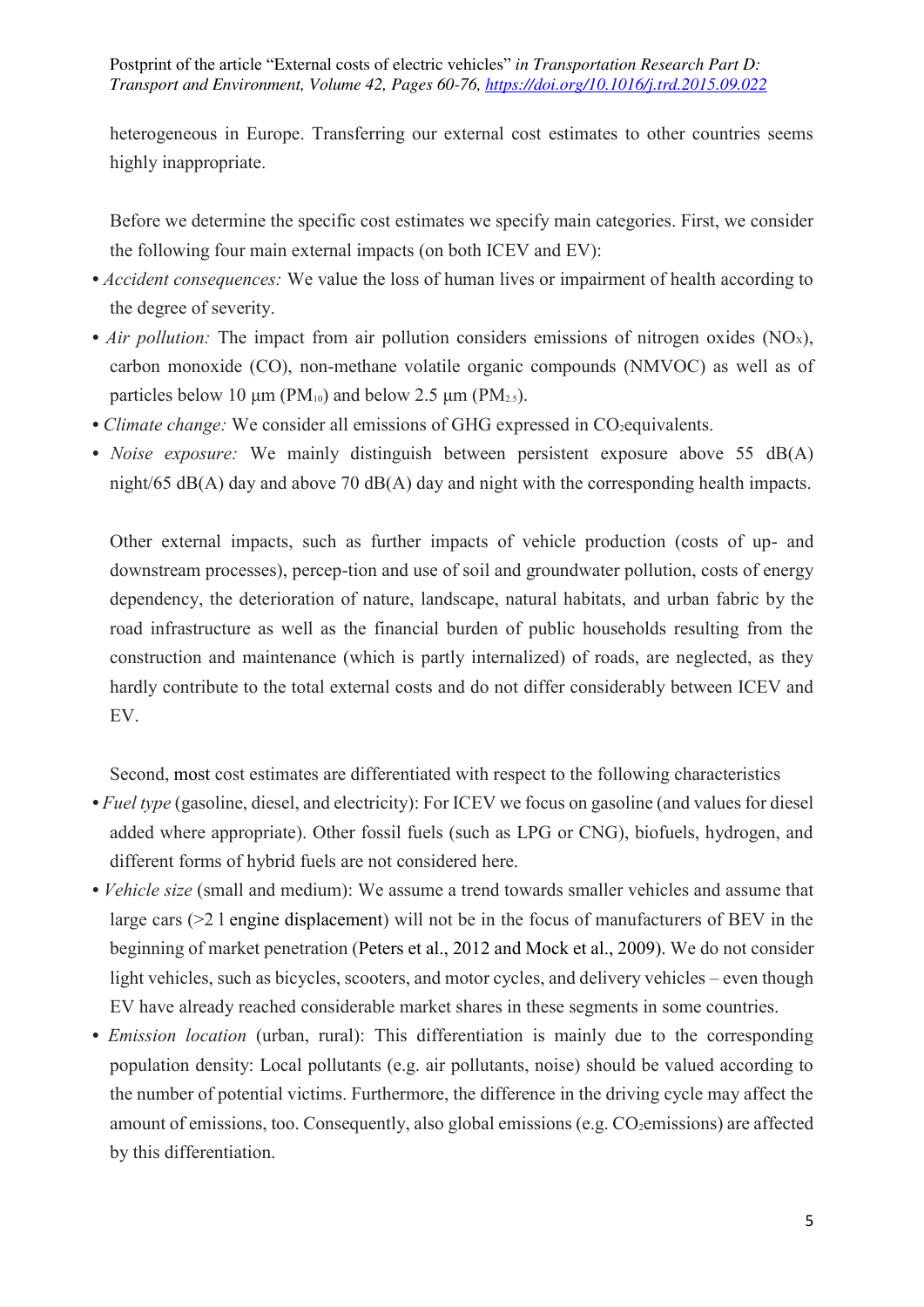**•** *Time of day of emission* (day peak, day off-peak, night): This distinction is particularly relevant to congestion and noise impacts. Also accident rates and the exposure of residents to air pollutants may vary over the day. However, these variations are not investigated in detail in current literature and, hence, excluded. Furthermore, the electricity mix might differ between day and night time.

With regard to the people's willingness-to-pay, other cost items, population density, and geographical structures, we refer to the German conditions in the reference year of 2010 and our forecast for 2030.

# **External costs of ICEV**

#### **External costs of ICEV in 2010**

The latest study ''External Costs of Transport in Europe" conducted by CE Delft et al. (2011) on behalf of the International Union of Railways (UIC) and the initial issue of the European Commission's Handbook on the Estimation of the External Costs

of Transport (Maibach et al., 2008) are considered highly valuable bases for the estimation of the external costs of transport for ICEV. Recently, the methodology was developed further by the German Federal Environmental Agency (UBA, 2012). The differentiated average cost values reported for the year 2008 in the study are transferred to 2010 values for Germany in order to make them comparable to latest estimates for EV. The cost values of the studies are given for the years 2000 (Maibach et al., 2008) and 2008 (CE Delft et al., 2011) for Europe. From these, we extract cost figures for Germany, apply the given country adjustment factor of 1.16 to average European values, and finally deflate them to the year 2010 using price indices of 16.7% from 2000 to 2010 and 0.5% from 2008 to 2010 (according CE Delft et al., 2011). The subsequent sections report on the valuation principles and results by cost category, followed by summary tables.

#### *Accidents*

The non-monetized consequences of traffic accidents make up the largest share in external costs of road passenger trans-port. Among these, the value attached by the society to preserving human health and life is the most expensive component by far. This so-called ''value of statistical life" (VSL) includes utility losses for the victim as well as suffering and grief of relatives and friends (CE Delft et al., 2011). When adapting the VSL of 1.5 million  $\epsilon$ proposed by CE Delft et al. (2008) to 2010 values in terms of price inflation and PPP adjustment according to CE Delft et al. (2011), a European value of 1.67 million  $\epsilon$  results.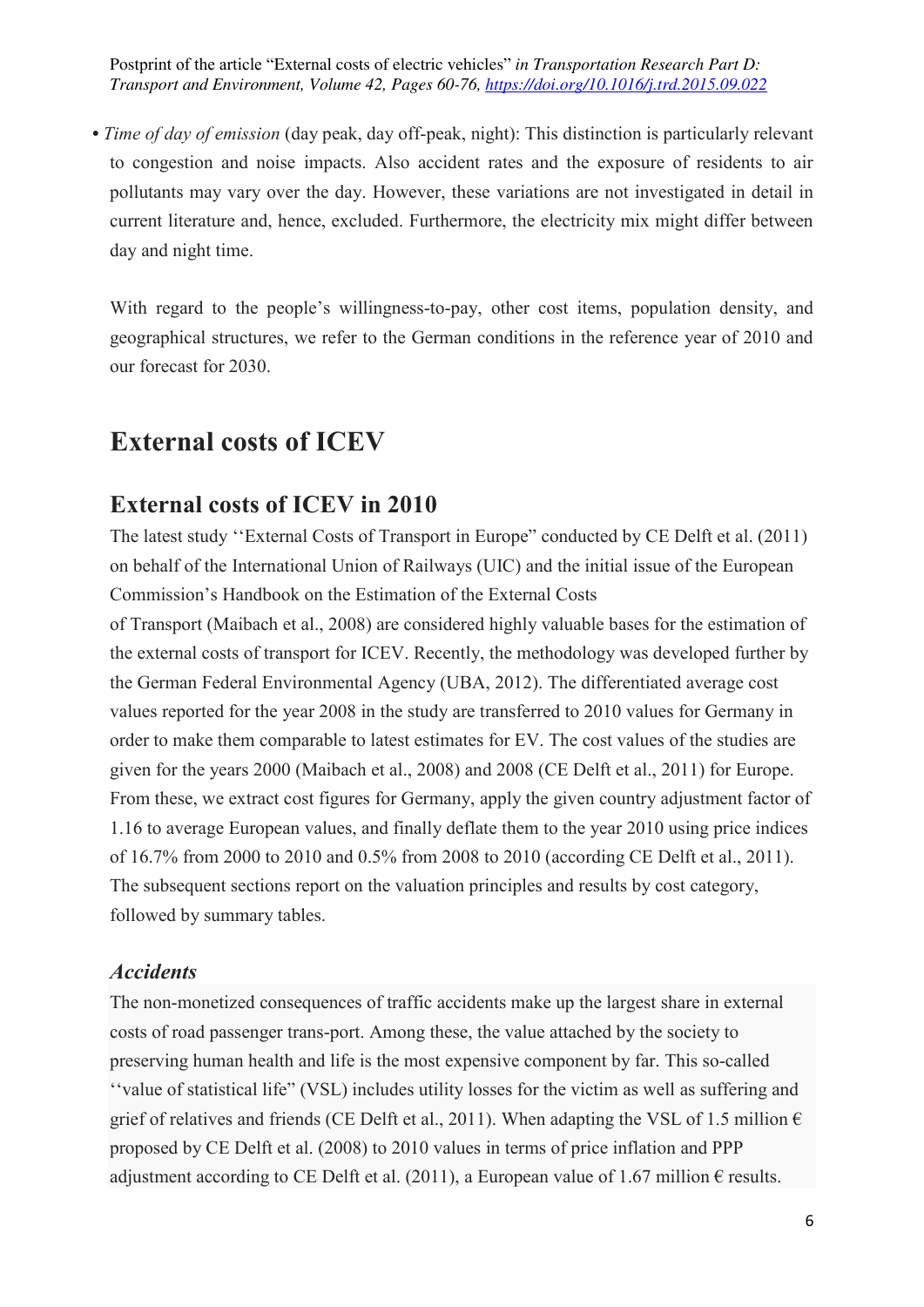With a PPP adjustment for Germany, a German VSL of 2 million  $\epsilon$  is obtained for 2010. For severe injuries, 13% (230,000 euros) and for slight injuries 1% (20,000 euros) of the VSL is used according to Maibach et al. (2008).

The marginal cost principle, however, goes beyond the counting and assessment of incidents and the allocation of costs to user groups: It measures the impact of an additional vehicle entering the road on total accident costs. Two very different outcomes may result. On the one hand, an increasing number of vehicles leads to a rising number of accidents (i.e. higher total accident costs) due to the increase in mutual interferences. On the other hand, increasing traffic density implies lower speeds and, thus, reduces the severity of crashes and, consequently, the number of fatal injuries. We argue that for a very empty infrastructure the first principle outweighs the second and vice versa.

The UNITE project (Nash, 2003) studied the interrelationship between traffic density and accident costs using data from Switzerland. The results reveal that the net effect of additional vehicle kilometres (vkm) on accident costs is positive, but that the resulting marginal costs for all road categories (15.6  $\epsilon$ /1000 vkm) are well below the corresponding average accident costs (43.9  $\epsilon$  per 1000 vkm) (i.e. the corresponding cost function is concave). Table 1 presents the highly diverging results of CE Delft et al. (2011), updated to 2010 by road class.

Table 1 Marginal external accident costs by road class 2008 ( $\epsilon_{2010}$  per 1000 vkm) for Germany. *Source: CE Delft et al. (2011), Table 33, inflated to 2010 with consumer price index according toDeStatis (2013).* 

| Road type   | Marginal accident costs |
|-------------|-------------------------|
| Motorways   | 4.16                    |
| Rural roads | 21.7                    |
| Urban roads | 55.1                    |
| All roads   | 15.8                    |

#### *Air pollution*

Air pollutants affect health and cause cardiovascular and respiratory diseases. These can be valued by the loss of healthy life years based on epidemiological studies and dose–response relationships derived from them. Further impacts are building and material damages, crop losses, impacts on biodiversity and ecosystems (CE Delft et al., 2011). The most relevant substances are particulate matter (PM), nitrogen oxides  $(NO<sub>x</sub>)$ , carbon monoxide (CO), and non-methane volatile organic compounds (NMVOC). Particulate matter appears in different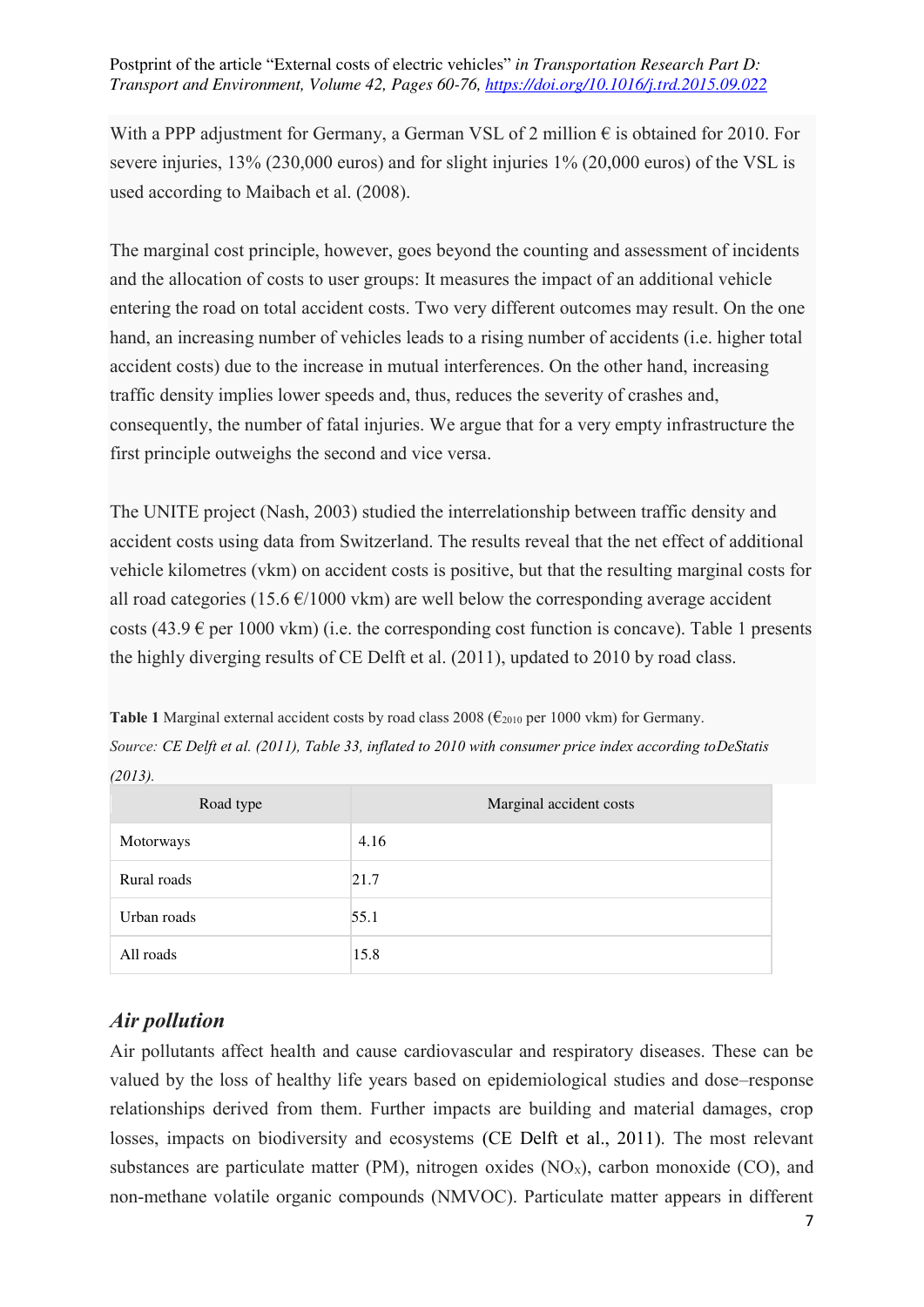particle diameters:  $PM_{10}$  includes all particles smaller than 10  $\mu$ m mainly due to tire abrasion and re-suspension, while  $PM_{2.5}$  denotes particles below 2.5  $\mu$ m mainly stemming from fuel combustion. The share of  $PM_{2.5}$  in the  $PM_{10}$  cocktail from ICEV is estimated to be 70% by UBA (2012).

The damage potential of air pollutants – as well as of  $GHG$  – can be determined by two approaches: The impact pathway approach as developed by the ExternE in the mid-1990s (Friedrich, 2005) or the eco-inventories or LCA approach (Guinée et al., 2011). While the impact pathway method is well suited for tracking emission, dispersion, re-formation, and absorption of pollutants from the source to people or objects affected at different times and under varying topographical and climate conditions, the LCA aims at analysing the composition of materials and their environmental damage potential. Hence, the impact pathway approach is typically applied to TTW emissions (e.g. Jensen et al., 2008), whereas the LCA approach is better suited for the vehicle production and WTT emissions (e.g. Hawkins et al., 2012a,b).

WTT and TTW (and, hence, WTW) emissions are directly linked to the usage of the vehicle and, thus, count when estimating the marginal external costs of transport. Production and disposal are mainly one-off emissions and, hence, considered only when computing the average external costs of transport. However, a vehicle with a longer lifetime usually has lower average costs (except if comprehensive investments are necessary).

#### **Tank-to-wheel emissions of ICEV**

The TTW emissions of ICEV are mainly dependent on the fuel-type, the combustion engine, and the filter technologies. The corresponding monetized impact is determined mainly by an assumption of cost factors and number of affected persons. Therefore, the cost factors for metropolitan areas are significantly higher than for non-urban areas (cf. Jensen et al., 2008). However, the uncertainty is high. For Germany, the latest assessment (by the impact pathway approach) is provided by the update of the methodological convention on estimating the external costs of energy use by the Federal Environmental Agency in UBA (2012). The study only provides local differentiations for PM emissions, which are valued three times higher in urban areas than in inter-urban transport for both particle sizes (i.e.  $PM_{10}$  and  $PM_{2.5}$ ).

The corresponding cost estimates for particulate matter significantly differ from other studies, such as for example CE Delft et al. (2011) (cf. Table 2). This difference is non-systematic: The German values from UBA (2012) are significantly higher for  $PM_{2.5}$ , but lower for  $PM_{10}$ . As for other pollutants, the differences are minor and more systematic, indicating that the definition of PM10is not the same across the studies. It either denotes the mix of all particles smaller than 10 μm or only those from 2.5 to 10 μm. In addition, the studies are based on varying assumptions regarding population density and/or the value of a healthy life year lost.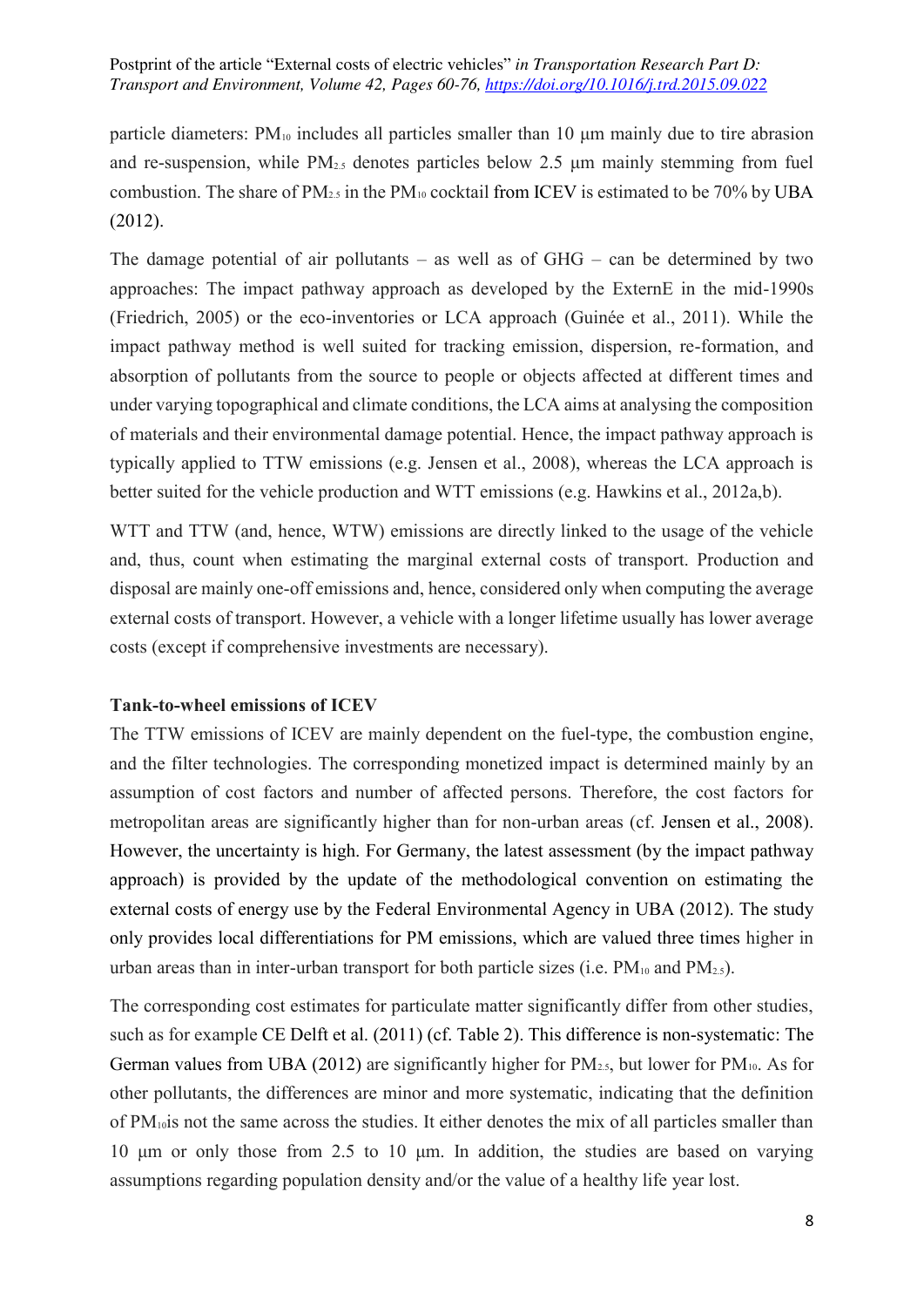**Table 2** Assessment of air pollutants by transport ( $\epsilon_{2010}$  per t).

*Sources: UBA (2012) and CE Delft et al. (2011), Table 7, values for Germany, transformed to 2010 values using the DeStatis (2013) consumer price index.* 

| Pollutant       | $CE$ Delft et al. $(2011)$ |         |           |         | <b>UBA</b> (2012) |
|-----------------|----------------------------|---------|-----------|---------|-------------------|
|                 | Metropolitan               | Urban   | Non-urban | Urban   | Inter-urban       |
| $PM_{2.5}$      | 436,410                    | 140,771 | 85,091    | 364,100 | 122,800           |
| $PM_{10}$       | 174,544                    | 56,288  | 34,077    | 33,700  | 11,000            |
| NOx             | 14,310                     |         |           | 15,400  |                   |
| <b>NMVOC</b>    | 1420                       |         |           | 1700    |                   |
| SO <sub>2</sub> | 11,318                     |         |           | 13,200  |                   |
| NH <sub>3</sub> |                            |         |           | 26,800  |                   |

We quantify the emissions released per vkm for vehicle compliant with the Euro-5 standard in order to ensure fair comparison of new electric and gasoline or diesel cars. According to the regulations of the European Commission (EC, 2007), the maximum permissible local emissions from passenger cars in the New European Driving Cycle (NEDC) differ neither in vehicle size nor in weight. Although smaller cars usually emit fewer pollutants, this simplification is maintained. When restricting the analysis to the tailpipe emissions regulated by the Euro emission standards, we neglect the important category of particles re-suspended from the pavement and from brakes and tires. However, this is less problematic, since these emissions are mostly independent of the propulsion system.

#### **Well-to-tank emissions of ICEV**

The emissions of drilling, transporting, and processing of crude oil occur globally, mainly outside of populated areas. We use the unit costs per ton of pollutant given for the category ''industry world" in UBA (2012). Emission factors are taken from IFEU (2011) for fossil energy production. Finally, we take fuel consumption rates by size class and fuel type from the Handbook Emission Factors for Road Transport (HBEFA) vehicle emission database (INFRAS, 2010). With these data, we calculate the average WTT emissions per vkm. Table 3 shows the results by vehicle and settlement category for both direct (TTW) and upstream (WTT) emissions.

**Table 3** Marginal external air pollution costs for Euro-5 ICEV ( $\epsilon_{2010}$  per 1000 vkm). *Source: Own calculations based on different sources.*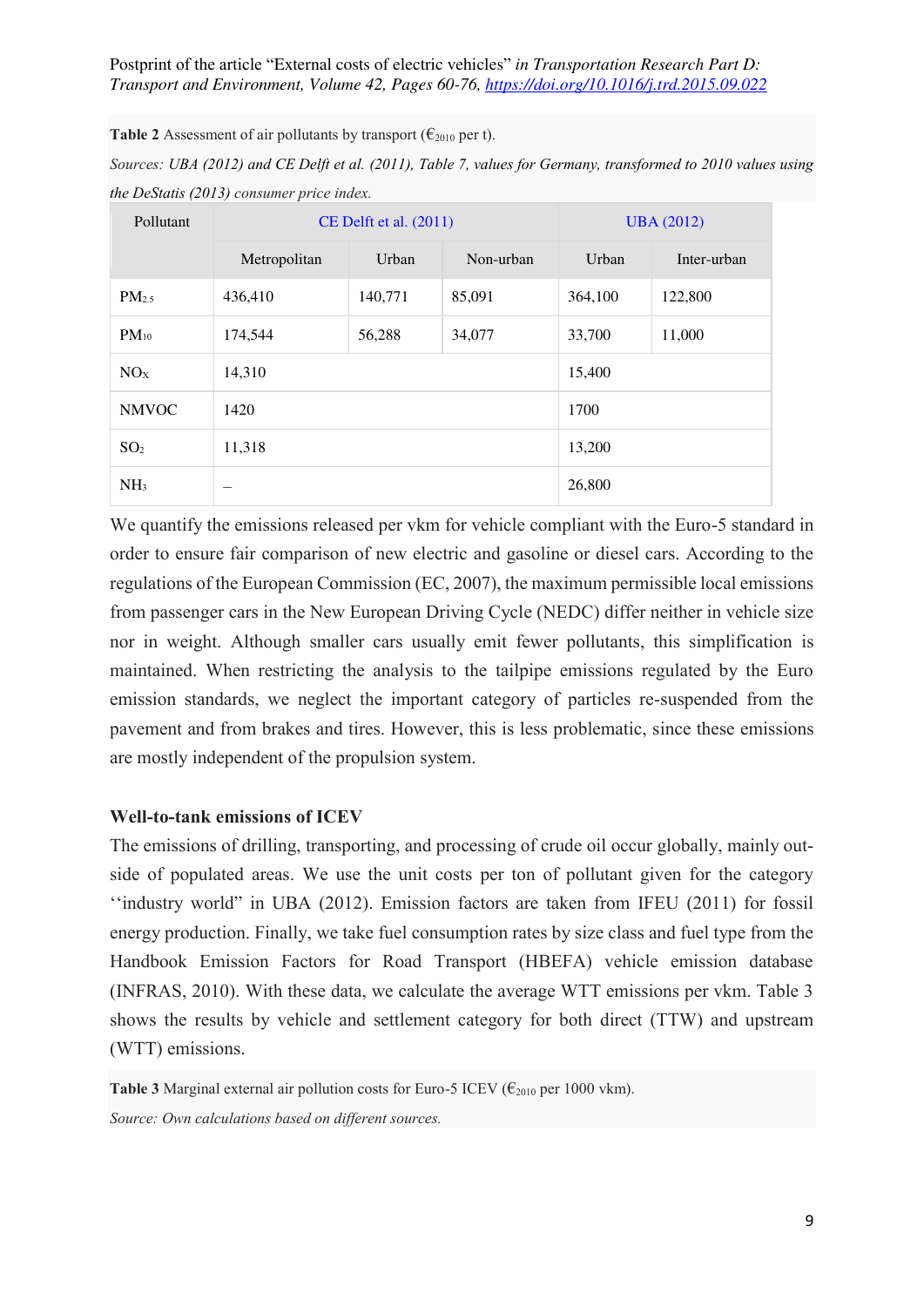| Vehicle size and fuel (Euro 5) | Metropolitan |            | Other urban |            | Rural      |            |
|--------------------------------|--------------|------------|-------------|------------|------------|------------|
|                                | <b>WTT</b>   | <b>TTW</b> | <b>WTT</b>  | <b>TTW</b> | <b>WTT</b> | <b>TTW</b> |
| Small gasoline                 | 2.35         | 2.92       | 2.18        | 1.61       | 1.68       | 1.36       |
| Small diesel                   | 1.78         | 3.19       | 1.63        | 1.88       | 1.18       | 1.63       |
| Medium gasoline                | 2.85         | 2.92       | 2.68        | 1.61       | 2.18       | 1.36       |
| Medium diesel                  | 2.22         | 3.19       | 2.07        | 1.88       | 1.63       | 1.63       |
|                                |              |            |             |            |            |            |
| Average values                 | 2.30         | 3.06       | 2.14        | 1.75       | 1.67       | 1.50       |
| Average values (WTW)           | 5.36         |            | 3.89        |            | 3.16       |            |

These values from 1.36 up to 3.19  $\epsilon$  per 1000 vkm are significantly lower than the marginal costs of gasoline cars across all size classes and emission standards reported in CE Delft et al. (2011) of 148  $\epsilon$ /1000 vkm in metropolitan areas and 49  $\epsilon$ /1000 vkm on rural roads. The discrepancy can be explained by the great uncertainty of the local impacts of air pollution at the location of fossil fuel extraction and production. In case drilling and refinery take place close to settlement areas, as e.g. in Nigeria, the impacts on people's health are enormous. By contrast, as long as no major accidents occur, off-shore drilling causes only little impacts on people.

#### *Climate change*

The impacts of GHG emissions from road vehicles on global warming are independent of their timing and location. More-over, the emission standard of vehicles, i.e. filtering of exhaust fumes in the tailpipe, does not affect the GHG emissions directly. However, fuel efficiency and (adding) biofuels may decrease GHG emissions considerably – even if these measures seem to be limited today. Hence, for assessing the global warming impact of ICEV, two parameters are relevant: Fuel consumption and GHG content (including WTT emissions) of the fuel. The analysis of the GHG content can be limited to the global warming potential of CO2 (i.e. neglecting other GHG and focusing on the carbon content of the fuel, which reacts to CO2 during the combustion process), as the share in the global warming potential of non-CO2 GHG emissions amounts to 0.3% only for delivery vans and to 1.2% for passenger cars (Peters et al., 2012). However, the monetization of the global warming potential is crucial (cf. Jochem and Rothengatter, 2011).

For internalizing the economic impact of GHG emissions, the damage cost approach seems to be more appropriate at first. However, due to the long persistence of CO2 in the atmosphere (about 90 years), the multitude of impacts all over the globe, and potential reaction mechanisms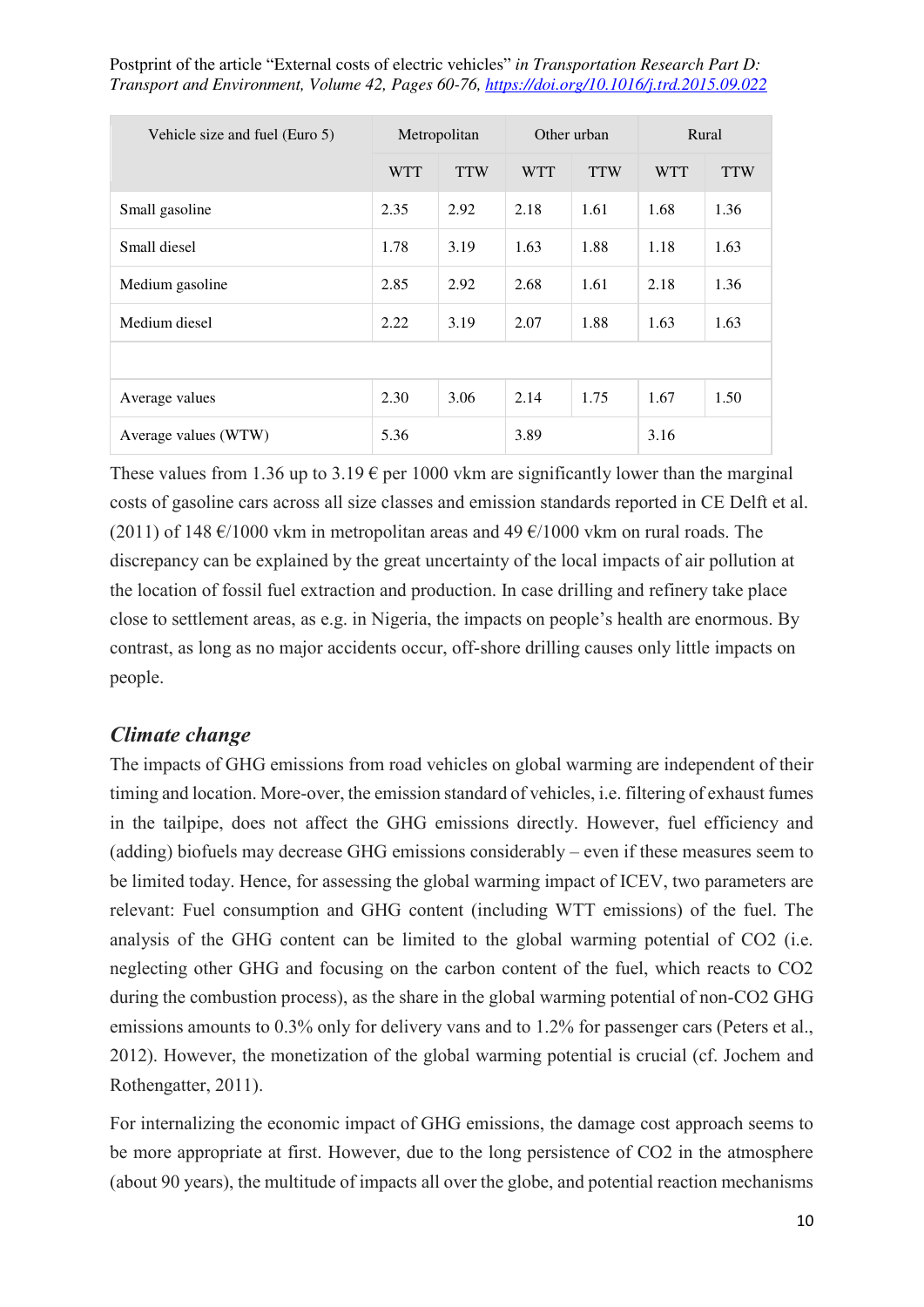of human societies and nature, reliable estimations are hardly possible. Moreover, internalization is associated with the problem of using the ''right" discount rate (intergenerational equity) and the ''right" valuation of damages in all affected continents (intragenerational equity) (cf. Jochem and Rothengatter, 2011). For these long time horizons, the discount rate has a very significant impact on the corresponding monetary values (cf. Stern, 2006 and Nordhaus, 2007). Consequently, the right discount rate no longer is an economic question, but rather a question of inter-generational equity (Stirling, 1997) and, hence, an ethical question (Nordhaus, 2007), for which a consensus on the ''right" discount rate seems to be impossible. Furthermore, the forecasted impact on countries differs significantly (e.g. Anthoff et al., 2009), which affects the intra-generational equity.

For these reasons, a unique external cost for GHG emissions is highly unlikely and we should rather calculate with a range of probable estimates. We use the recommendations made by the German Environmental Agency for CO2 emissions (UBA, 2012) (cf. Table 4). These are somewhat below the value recommended by CE Delft et al. (2011:49). Due to the underlying risks (high uncertainty of high costs) confirmed by the recent IPCC report (IPCC, 2013) and the responsibility we should have for future generations, we use the still rather high prices of  $120 \text{ } \infty$  CO<sub>2</sub>.

|              | Short run | Medium run | Long run |
|--------------|-----------|------------|----------|
|              | 2010      | 2030       | 2050     |
| Lower value  | 40        | 70         | 130      |
| Medium value | 80        | 145        | 260      |
| Upper value  | 120       | 215        | 390      |

**Table 4** Marginal external costs of  $CO_2$  emissions ( $\epsilon_{2010}$  per ton of  $CO_2$ ).

*Source: UBA (2012).*

As already mentioned, GHG emissions of fossil fuels during vehicle usage (TTW) are a direct function of fuel consumption. The  $CO<sub>2</sub>$  emissions, however, vary slightly among the fuel types. Fuel consumption is mainly determined by the engine efficiency and driving patterns. Here, we assume that in metropolitan and urban peak traffic fuel consumption rates are 20% above urban off-peak values, while for rural driving patterns consumption rates are 20% lower.

For the CO2 emissions of the WTT processes, the values from Peters et al. (2012) are used. The study reports the ratio of WTT to TTW emissions to be 17% for gasoline and 19% for diesel cars. Multiplying these values by the monetary factor of  $120 \epsilon$  per ton from UBA (2012), we obtain the costs of GHG emissions by vehicle category, fuel concept, and traffic condition (cf. Table 5).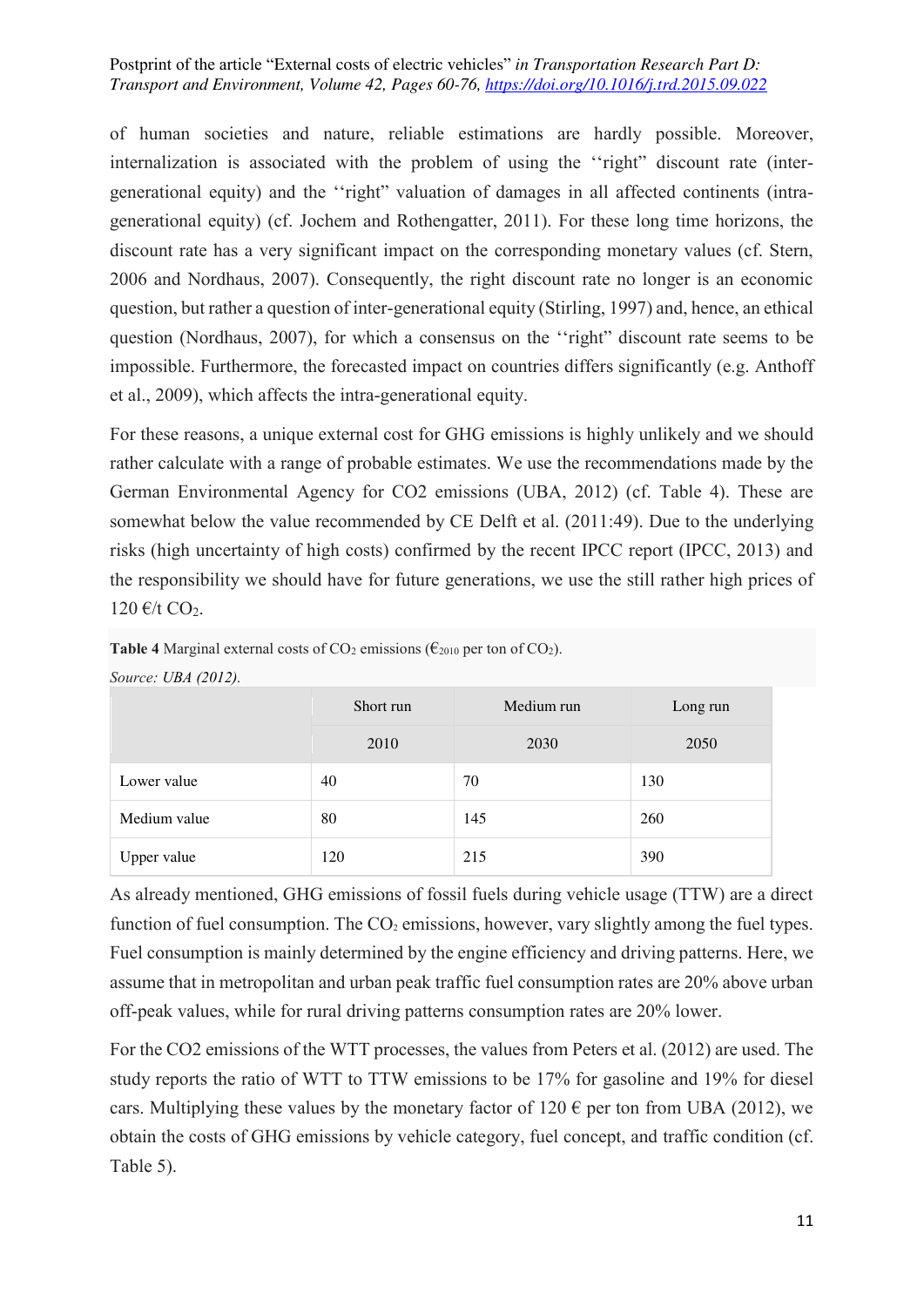| Car size and            | Urban peak |            | Urban off-peak |            |            |            | Rural peak & off-<br>peak |  |
|-------------------------|------------|------------|----------------|------------|------------|------------|---------------------------|--|
| Fuel                    | <b>WTT</b> | <b>TTW</b> | <b>WTT</b>     | <b>TTW</b> | <b>WTT</b> | <b>TTW</b> |                           |  |
| Mini gasoline           | 2.59       | 15.26      | 2.16           | 12.72      | 1.73       | 10.18      |                           |  |
| Mini diesel             | 2.51       | 13.15      | 2.09           | 10.96      | 1.67       | 8.76       |                           |  |
| Comp. gasoline          | 4.08       | 23.92      | 3.40           | 19.93      | 2.72       | 15.95      |                           |  |
| Comp. diesel            | 3.72       | 19.40      | 3.10           | 16.16      | 2.48       | 12.93      |                           |  |
| Average values          | 3.23       | 17.93      | 2.69           | 14.94      | 2.15       | 11.96      |                           |  |
| Average values<br>(WTW) | 21.16      |            | 17.63          |            | 14.11      |            |                           |  |

**Table 5** Marginal external costs of climate change for ICEV ( $\epsilon_{2010}$  per 1000 vkm).

|  | Source: Own compilations based on different sources. |  |  |
|--|------------------------------------------------------|--|--|
|  |                                                      |  |  |

#### *Noise*

Constant exposure to high levels of environmental noise leads to disturbance and, thus, to a decrease in the perceived quality of life as well as to physical health impacts. The stress impact of noise pollution can be quantified by stated or revealed preference surveys, e.g. by the observation of prices of real estates exposed to different noise levels (cf. Bickel and Friedrich, 2005 or CE Delft et al., 2011). According to the World Health Organisation (WHO and JRC, 2011), this includes cardiovascular diseases, cognitive impairment, sleep disturbance, and tinnitus. The quantification of these ''environmental burdens of disease" (EBD) requires estimating noise emission levels, the number of affected people, and appropriate dose–response functions.

The level of annoyance and health impacts on a particular person exposed to high sound volumes depend on the noise level in decibels (dB), its frequency spectrum, its dynamics, the time of day, and the physical and psychological condition of the person affected. Exposure– response functions for transportation noise show that people are annoyed by noise at levels below 55 dB (Miedema and Vos, 1998, 1999 and Finegold et al., 1994; Brandt and Maennig, 2011) and that elimination of noise annoyance occurs at 37–40 dB (and theoretically even lower). In practice other noise sources, e.g. noise from neigh-bours, may dominate road noise. The German Environmental Agency recommends target levels of 55 dB(A) at daytime and 45 dB(A) at night, while in the long run 50 and 40 dB(A) should be reached (UBA, 2012). The lower value for night-time is based on the significant higher sensitivity especially for areas with a high population density (Tobías et al., 2015).

With threshold levels of 55 and 45 dB(A), CE Delft et al. (2011) calculate 1.55 billion  $\epsilon$  of annual noise costs for Germany in 2008, of which 671 million  $\epsilon$  are caused by passenger cars.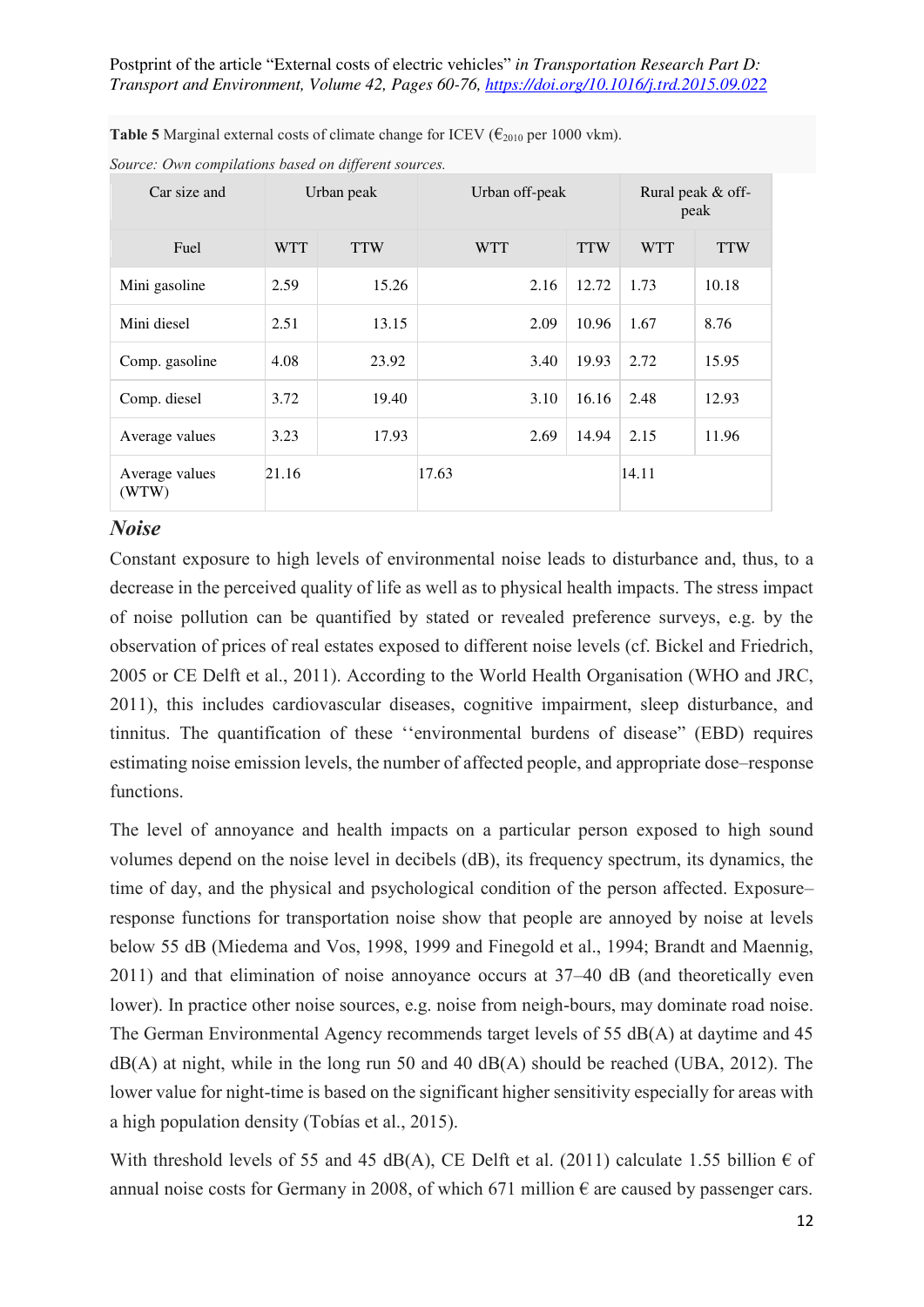This corresponds to an average of  $0.8 \in$  per 1000 passenger kilometres or 1.2  $\in$  per 1000 vkm. According to the procedure proposed by CE Delft et al. (2008), the study derived marginal costs by applying the German transport noise model to typical traffic situations. Table 6 presents the updated values from CE Delft et al.  $(2011)$  – even if the local impact can significantly differ depending on the local conditions (cf. Bickel et al., 2003). Due to the strongly non-linear perception of noise by the human ear, the recognised loudness of a vehicle strongly depends on the prevailing background noise. In other words: The higher the traffic density is, the less disturbing is an additional car. Accordingly, by far the highest marginal noise costs are obtained in night time where traffic density is low and the people's sensitivity is high.

**Table 6** Marginal external noise costs for ICEV ( $\epsilon_{2010}$  per 1000 vkm).

*Source: Own compilation based on CE Delft et al. (2011), Table 37; costs adjusted from European average 2008 to Germany 2010 by PPP-adjusted GDP/capita and consumer price index.* 

|                  | Urban | Suburban | Rural |
|------------------|-------|----------|-------|
| Day peak         | 10.5  | 0.6      | 0.1   |
| Day off-peak     | 25.5  | 1.6      | 0.2   |
| Night (off-peak) | 46.5  | 3.0      | 0.5   |

#### *Congestion*

External costs of congestion occur when users plan their mobility individually but the required resource, the infrastructure, is (temporary) too scarce to fulfil this mobility demand. Even though the initiator bears already a share of these costs (own delay), she or he contributes to this congestion and therefore impose costs to other traffic participants (intra-sectoral external costs) and simultaneously to the society (the transport system becomes more inefficient, which leads to welfare losses) (cf. Rothengatter et al., 2015). The basic principle of the external costs of congestion was formulated by Pigou (1920) a century ago in the form of the famous ''Pigou problem" of traffic assignment on two routes between origin and destination. The congestion externality is caused by involuntary interactions among road users and the fact that they do not take into account the impacts of their route choices on other users. Main cost elements in this case are time losses and their economic value, plus speed-dependent fuel costs. The value of travel time strongly varies with the travel purpose. CE Delft et al. (2011) suggest values of time between 7  $\epsilon$  per hour for leisure travel and commuting and up to 20  $\epsilon$  per hour for business trips. Other additional costs, i.e. environmental costs, traffic accident costs, and fuel consumption costs, are negligible (Qingyu et al., 2007). Increasing fuel costs due to stop-andgo conditions usually amount to some  $10 \in \text{of time costs.}$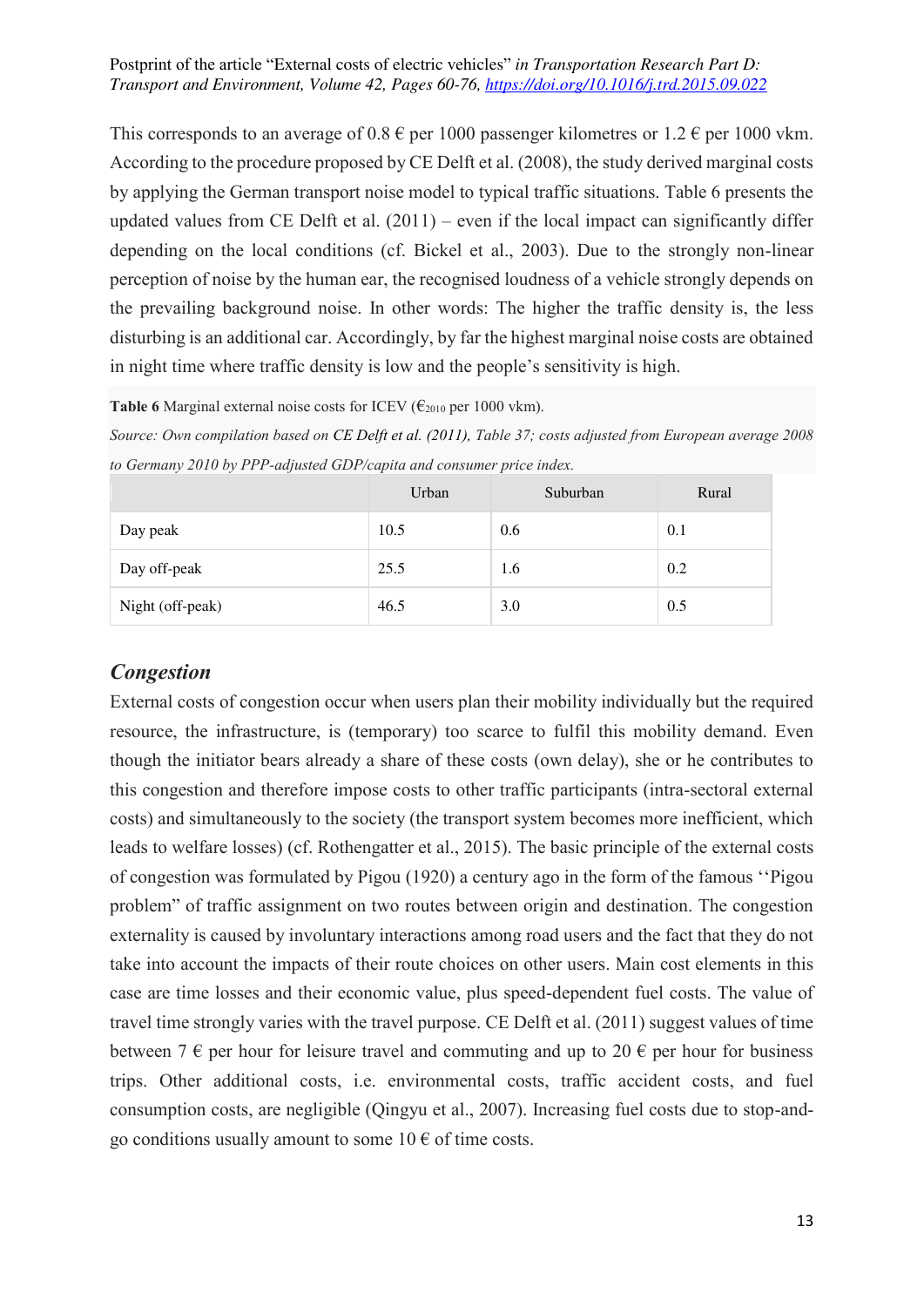Nonetheless, the internalization remains challenging. As shown by CE Delft et al. (2008), the velocity in congestions might be strongly non-linear and in cases of complete breakdown, the corresponding marginal costs per vehicle kilometre increase to infinity. Thus, it seems hardly possible to identify reasonable and empirical marginal congestion costs. Therefore, CE Delft et al. (2011) derive the corresponding estimates by meta-studies comparing area-wide model applications. These values in peak times may range between more than  $2 \epsilon$  per vkm in central urban areas to  $0.3 \in$  per vkm in small towns and  $0.1 \in$  in rural areas (Maibach et al., 2008; CE Delft et al., 2011) (cf. Table 7).

**Table 7** Marginal external congestion costs for ICEV ( $\epsilon_{2000}$  per vkm).

*Source: CE Delft et al. (2011:108), Table 38.* 

|                         | Large urban areas | Medium urban areas | Rural areas |
|-------------------------|-------------------|--------------------|-------------|
| Motorway                | 0.5               | 0.25               | 0.1         |
| Collectors              | 0.5               | 0.3                |             |
| Local street/trunk road | $0.75 - 2$        | 0.3                | 0.05        |
| Average values          | 0.79              | 0.28               | 0.08        |

## **Summary of cost estimates for internal combustion engine vehicles**

So far, all cost estimates have been subject to uncertainties resulting from different market situations, differences in spatial circumstances, and the chosen internalization method. Even though the magnitudes differ widely, we can state that the main cost components of external effects of passenger cars are congestion, accidents, noise and air pollution costs. Climate change costs (in spite of the huge specific costs assumed) reach a minor share only. Fig. 1 gives cost estimates for all cost components on the logarithmic scale.



**Fig. 1** Maximum, minimum, and standard external costs of ICEV in  $\epsilon_{2010}$  per 1.000 vkm.

In order to compare the two technologies, we aggregate the average of the marginal external cost values for ICEV. For this, we need assumptions of the total mileage of the vehicle, i.e.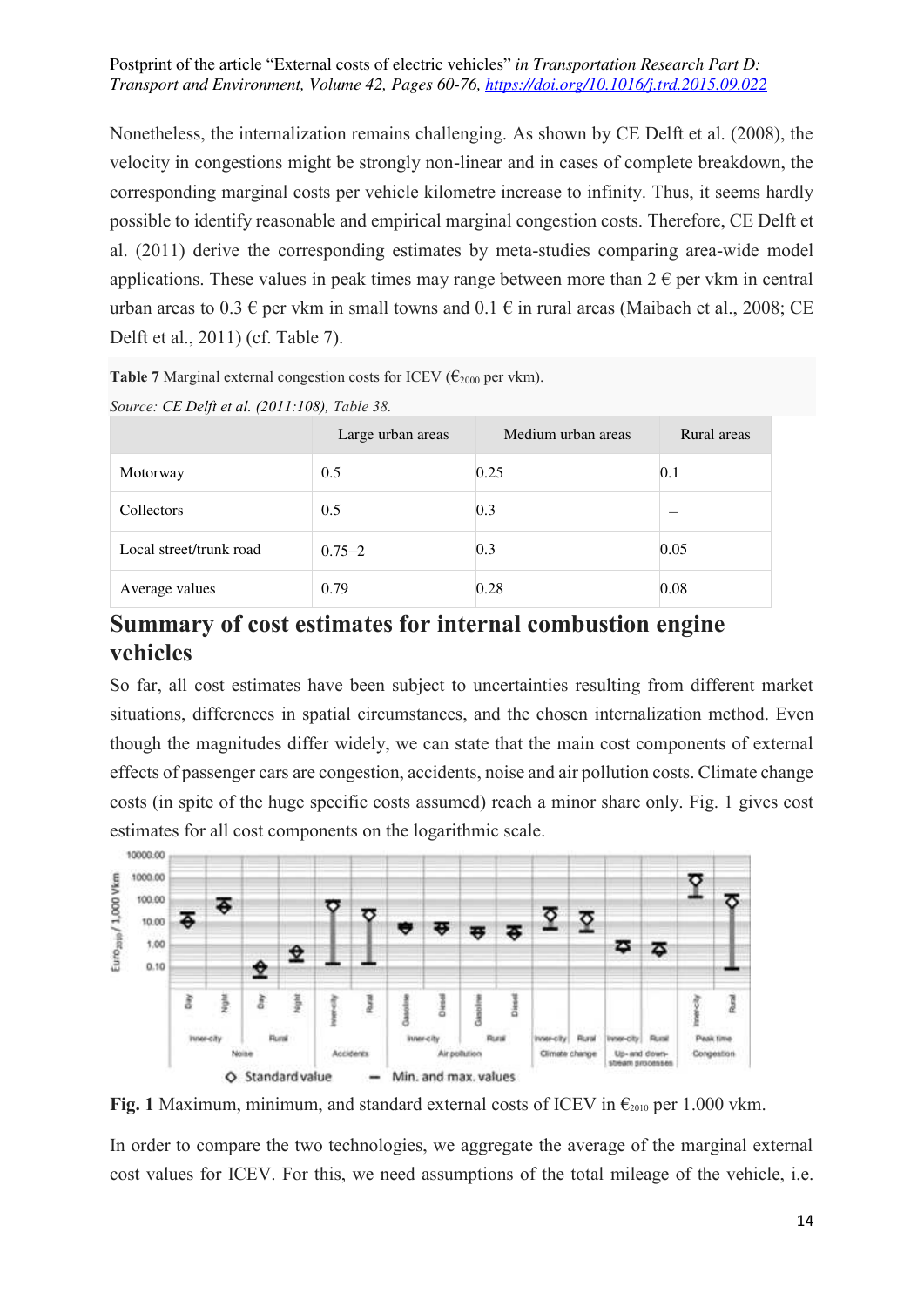200,000 km, and of the share of inner-city mileage as well as daytime. According to a German mobility survey, 26% of average mileage is driven in cities and 8% during night time (from 9 p.m. to 6 a.m.) (Infas and DLR, 2010: 46). Therefore, the external costs for a life-cycle of a vehicle amount to about 65,000  $\epsilon$  for ICEV for standard values (cf. Fig. 2 below). The most significant shares in these external costs per vehicle are congestion (67%), vehicle production  $(16%)$ , and accidents  $(10%)$ .



**Fig. 2** External costs per ICEV in 2010 and 2030 (own calculation).

## **Extrapolation of external costs of ICEV to 2030**

For analysing the potential of EV to reduce the social and environmental burden of road transport, we estimate external costs of ICEV in 2030. The corresponding forecast for EV will be made in the subsequent section.

- The forecast is considering ceteris paribus conditions, i.e. as many as possible of the determinants of external costs, which are not linked to the vehicle propulsion system, are kept constant. Furthermore, we do not expect breaking innovations in the field of passenger cars before 2030. These are in particular driving cycles, vehicle stock, population densities, willingness-to-pay values, etc. We then express the cost change per vehicle based on the following assumptions:
- *Traffic safety:* According to new vehicle technologies and the European safety vision of zero fatalities in transport by 2050 (EC, 2011), we assume for 2030 50% less fatalities and, hence, a reduction of external accident costs by the same magnitude.
- *Air pollution:* Our values for 2010 refer to Euro-5 vehicles. As the external costs are already low and as further reduction by technology seems to be limited, we assume a deceleration of Euro standards and, hence, only marginal decreasing in external costs by 10% until 2030.
- **•** *Climate change:* Even though we assume forced by legislation a further increase of fuel efficiency of about 40% (from about 6 to 3.5 litres gasoline per 100 km (40- 67 MPG)), the increase in unit costs per ton of  $CO<sub>2</sub>$  from 120 to 200  $\epsilon$  is balancing the effect. Therefore, the external costs of climate change remain stable until 2030. However, a potential breakthrough in bio-fuels might change this value significantly.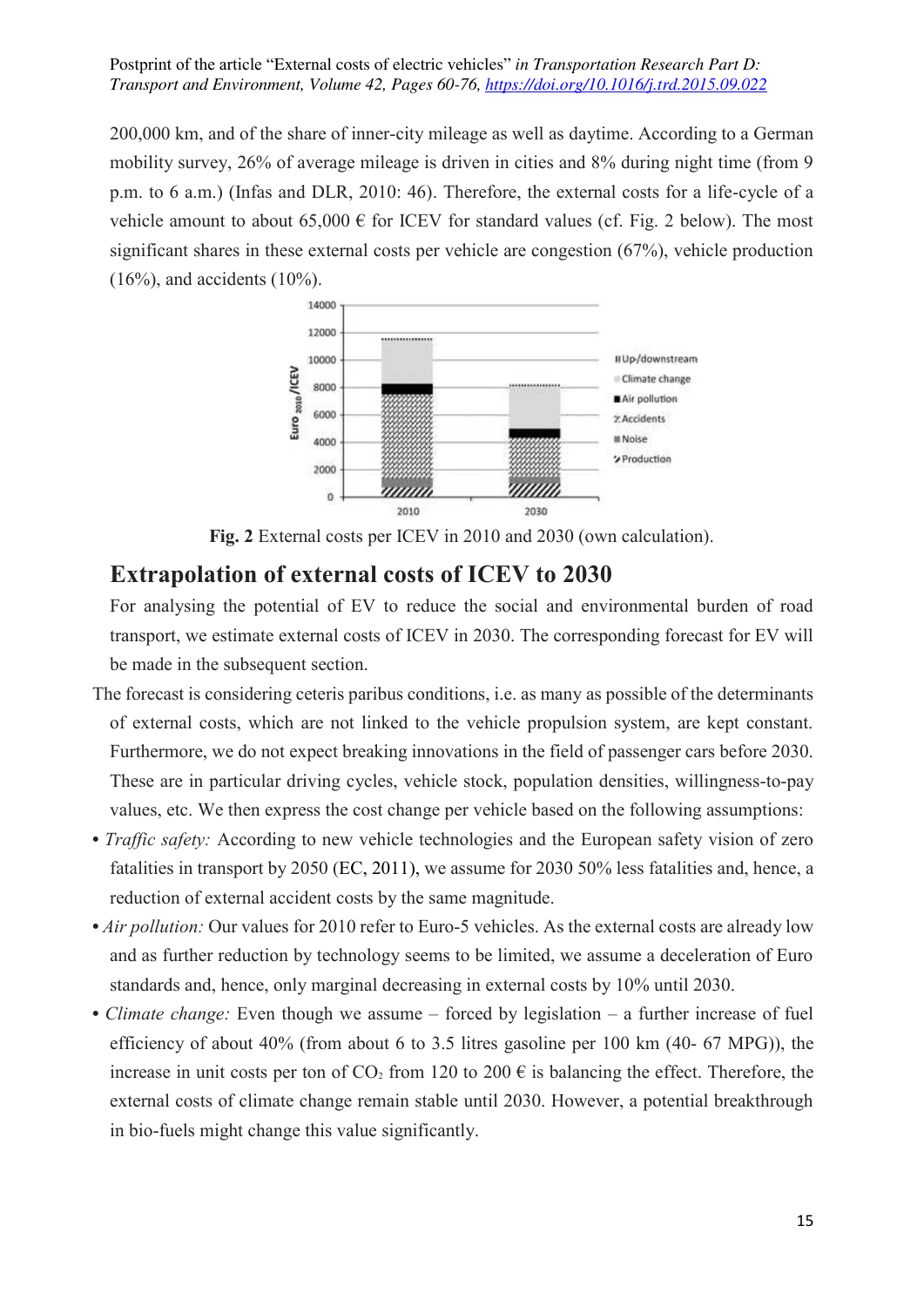- **•** *Noise:* As engine and tire technology will continue to result in more silent cars, we assume a further decrease of noise emissions and correspondingly of external costs of noise by 10% until 2030.
- *Vehicle production:* We assume a further decrease of  $CO<sub>2</sub>$  emissions during vehicle production (mainly due to a decrease of emissions for electricity generation) from currently 6 to 5 tons per vehicle in 2030. However, the assumed increase of  $CO<sub>2</sub>$  prices to 200  $\epsilon$  leads to an increase in external costs of  $1.000 \text{ } \in$  per vehicle.
- **•** *Congestion:* For congestion we assume a heterogeneous development. Whereas the values in cities will decline by 10% due to better public transport systems, other alternatives, better communication systems, and more restrictive regulations for ICEV, we assume a slight increase of external costs in rural areas of 10% until 2030.
- *Rural vs. inner-city:* Furthermore, we assume a decreasing share of trips within the city from 0.26 to 0.2.
- **•** *Up- and downstream processes:* We assume a small decrease of costs by 10% due to an increasing awareness of these issues.

Even though all our assumptions are rather vague, the following tendencies can be derived: The improvements in congestion costs (from about 53,000 to 49,000  $\epsilon$  per vehicle – not illustrated in Fig. 2) and in accident costs contribute to decreasing external costs in passenger road transport. All other improvements are comparatively marginal (cf. Fig. 2). The overall external costs per vehicle decrease only from about 65,000 (11,600) to 57,000 (8200)  $\epsilon$  per vehicle (without external costs of congestion).

## **External costs of electric vehicles**

Despite the long history of EV, the estimation of their external costs is rather unknown. Due to the technology's recent revival, the interest in this issue increased again (e.g. Bickert and Kuckshinrichs, 2011). Comprehensive studies of external effects in the field of electricity generation, which contribute the most during the EV life cycle, were accomplished during the ExternE project (e.g. Friedrich, 2005; Krewitt, 2002 and Krewitt and Schlomann, 2006; Sundqvist, 2004). In the following sections, we refer mainly to those contributions.

# **External costs of electric vehicles in 2010**

#### *Accidents and congestion*

The external costs of EV in the two cost categories of accidents and congestion do not significantly differ from those of ICEV. On the one hand some authors argue that the number of accidents at low speed (below 25 km/h; 15 mph) might rise due to the silent rolling of EV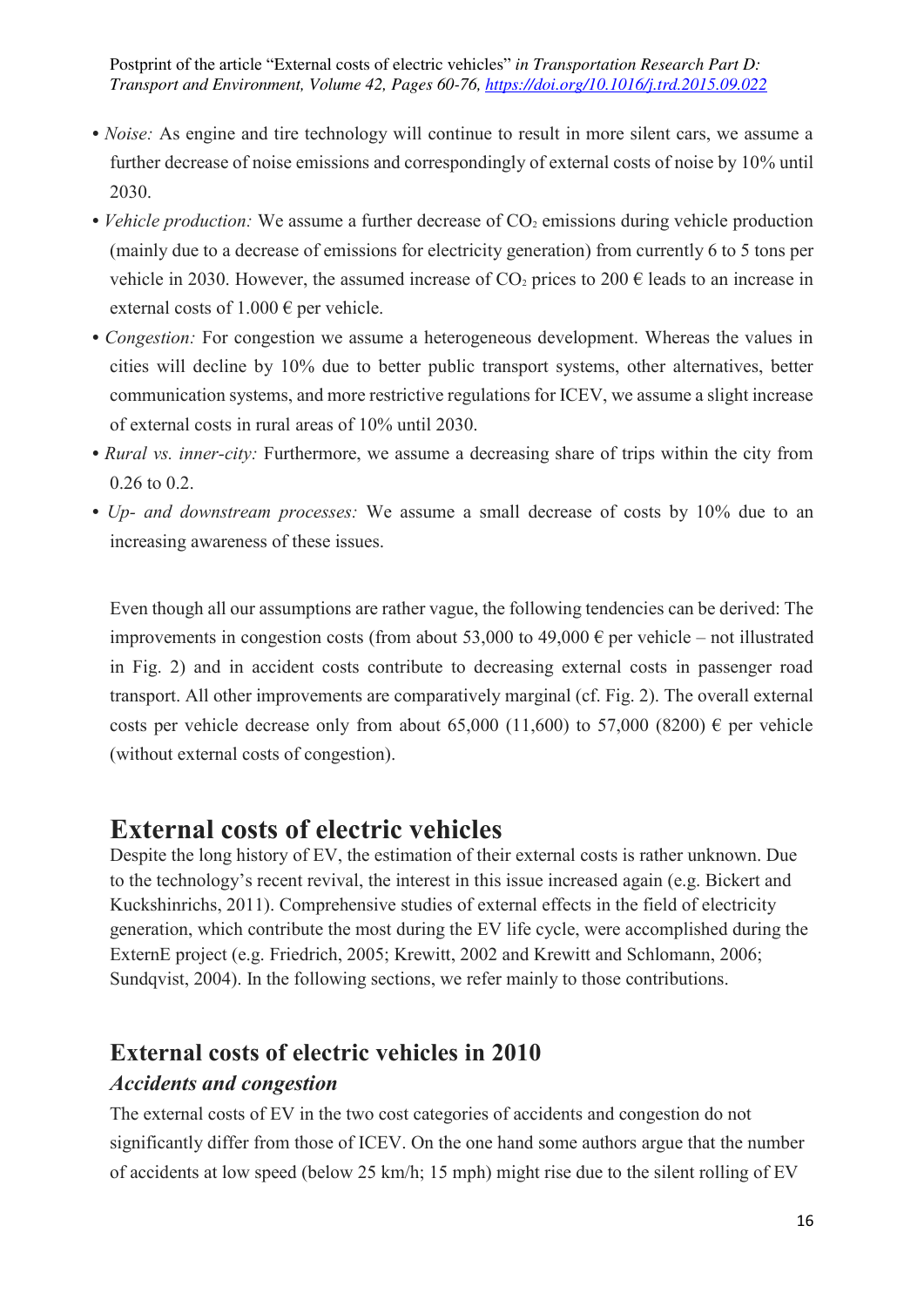(e.g. Stelling-Kon´czak et al., 2015) – even though the problem seems to be marginal (Cocron et al., 2011; Dudenhöffer et al., 2011). On the other hand, the maximum speed of EV might be lower (or drivers avoid high speed due to inefficiencies), which could decrease the severity of accidents at high speeds. Safety issues relating to the drivers of serial EV are comparable to ICEV (Paine, 2011). We therefore argue for equal external cost factors for EV and ICEV.

#### *Air pollution*

External costs of air pollution by EV include several pollutants emitted during electricity generation, i.e. WTT. TTW emissions are negligible – only some particles from tire abrasion or from the brakes can be measured (Garg et al., 2000) – and are reduced by recuperation processes. The WTT emissions of EV differ as a function of the time and location of the analysed charging process. This is usually advantageous for EV, as the emissions of air pollutants take place when the people stay at home and notably in less densely populated areas, which has a huge effect on external costs, as the impact especially from PM emissions is of very local character (Funk and Rabl, 1999). For other secondary pollutants (e.g. nitrate and sulphate aero-sol particles), this effect is somewhat limited, as their formation takes some time and occurs over distances of tens to hundreds of kilometres (Funk and Rabl, 1999).

For measuring the additional emissions through the increased electricity demand of EV, four assessment principles can be distinguished (Jochem et al.,2015):

- **1.** *Annual average mix:* A straightforward method would be to multiply the average annual emissions per energy unit (e.g. gram of  $NO<sub>X</sub>$  per kWh) by the electricity demand from EV (in kW h).
- **2.** *Weighted average mix:* As the energy mix might change during the day, it might be reasonable to integrate a weighting of the energy mix according to the amount of electricity demand from EV.
- **3.** *Marginal electricity mix:* The additional electricity demand of EV leads to an increase of local air pollutants from electricity generation. This marginal electricity mix is based on different power plant typs with different specific emission factors.
- **4.** *Balancing a sugar-coated energy mix*: It is ensured that the sum of the additional electricity demand of EV is generated by clean energy generation (e.g. from renewable energy sources). In times of expensive electrical storage systems, this only seems to be possible by a hypothetical balancing of energy.

The resulting emissions may differ considerably, as the emissions from the underlying technologies as well as their distance from settlement areas differ, too. Furthermore, the factors relevant for monetizeing might differ with respect to population density, national specifications, time, etc.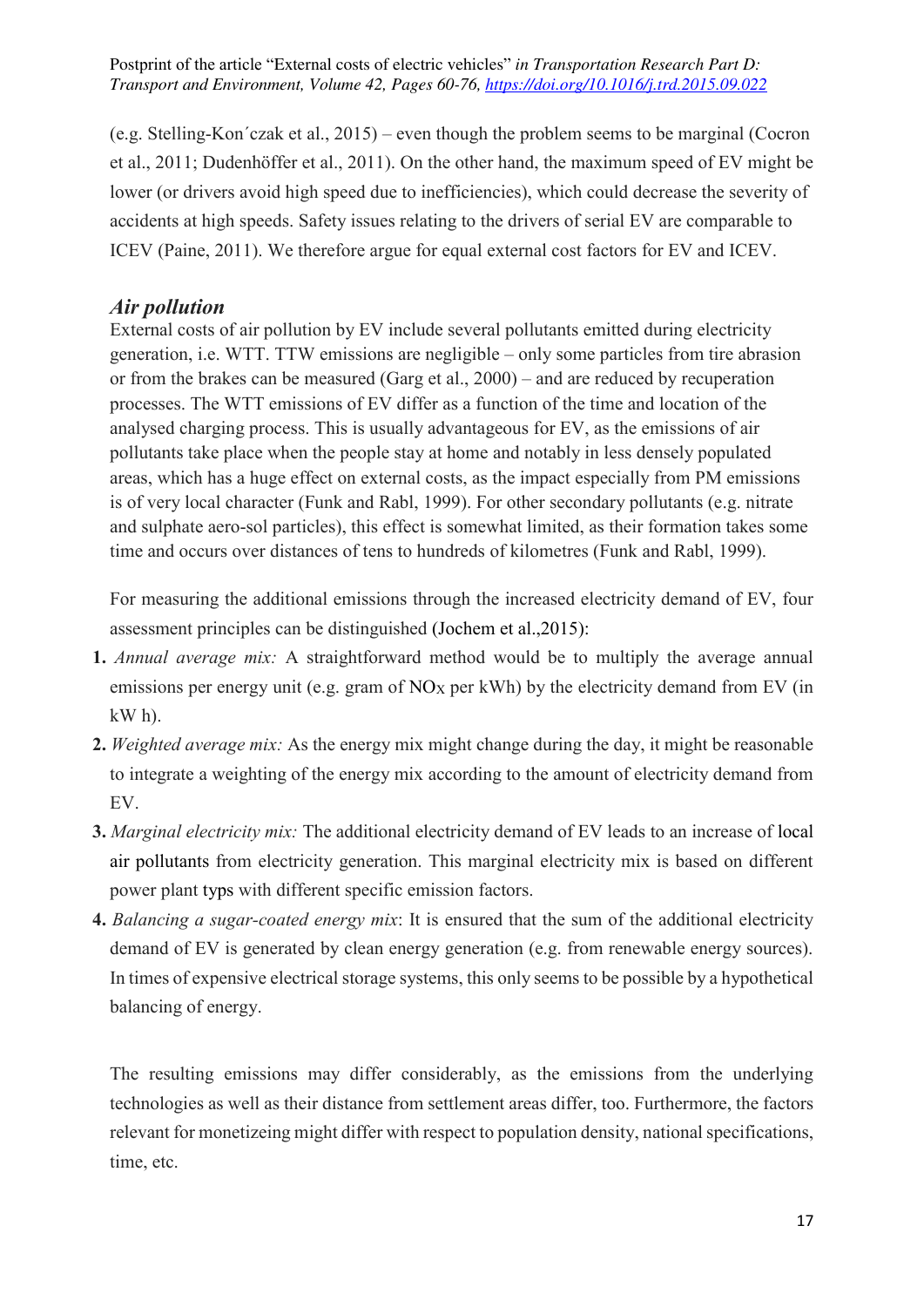In Germany, emissions depend strongly on the charging time. The main impact on national emissions over time is caused by the share of electricity generation by renewable energy resoures (cf. Fig. 5). Most charging processes would mainly proceed in the early evening hours when most vehicles arrive (infas and DLR, 2010) and the conventional electricity demand is already high. This would increase the share of peak-load power plants. A charging process automatically postponed to the night could lead to a decrease of emissions (e.g. by increasing the feed-in of electricity from renewable energy ressources (cf.Jochem et al., 2015).

When multiplying the volumes of electricity generation during all charging processes by the corresponding electricity consumption and the fuel-specific external cost values given by Sundqvist (2004), we obtain the corresponding external effects during the vehicle use phase. Sundqvist (2004) highlights the uncertainty of these factors due to different method-ologies applied (cf. e.g. Schleisner, 2000) and differences in local or regional costs (cf. e.g. Owen, 2006, and Stirling, 1997). However, Sundqvist's cost estimations do not consider recent power plant technology, but refer to literature from the 90ties. Our approach neglects additional emission through ramp-up and ramp-down processes – which might increase in the future German energy system due to an increasingly volatile electricity generation by wind and photovoltaic.

Therefore, the formula for estimating the external costs of air pollutants and climate change during the usage phase of the EV (*ECEV,use*) is as follows:

$$
EC^{EV, use} = \sum_{t \in T} \sum_{i \in I} \alpha_{i,t} \cdot cf_{i,t} \cdot ed_t^{EV}
$$
 (1)

where  $\alpha_i$  is the share of electricity generation at time  $t \in T$  from fuel  $i \in I = \{natural\}$  gas, lignite, *hard coal, nuclear, wind, ...},*  $cf_{i,t}$  *is the specific internalization factor for the fuel <i>i* at time *t*, and  $ed_t^{EV}$  is the electricity demand by the EV at time t. Hence, the overall external costs of an average EV in Germany can be estimated by assuming an expected electricity demand of an EV of about 40 MWh (200,000 km times 0.2 kWh/km) during its lifetime and multiplying this by the external cost estimates for air pollutants of an average German electricity generation mix of about  $5 \in \text{ct}$  per kWh (obtained from the median emission values for electricity generation technologies given by Sundqvist, 2004, and the average electricity generation given by ENTSO-E, 2013). This results to 1.836  $\epsilon$  per vehicle. Hence, the kilometer-specific values amount to about  $8 \in$  per 1.000 vkm in Germany, excluding GHG emissions. As the energy efficiency of EV is higher in urban than in rural areas (Hacker et al., 2009:37), we assume for Germany external costs of air pollution for EV of 7.2  $\epsilon$  in urban and 9.9  $\epsilon$  per 1.000 vkm in rural areas. In other countries (especially with a lower share of fossil fuel power plants) the corresponding costs are significantly lower.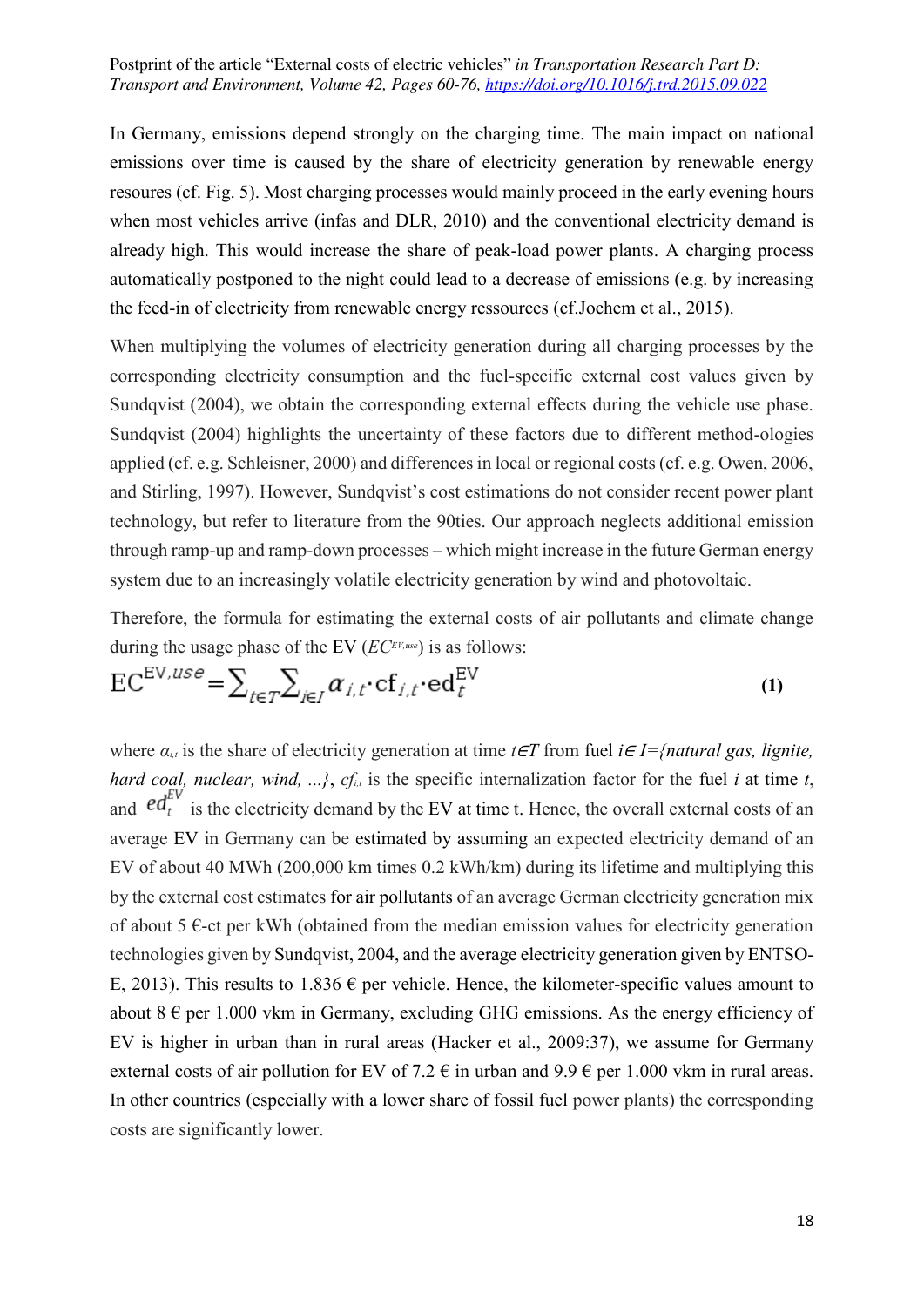### *Climate change*

As the air pollutants, GHG emissions are strongly dependent on the current electricity mix (cf. Fig. 5, Jochem et al., 2015). We refer in the following to the average electricity mix and neglect the marginal consideration or interactions with the cur-rent EU-ETS cap although we know about their momentousness (cf. Jochem et al., 2015 and Heinrichs et al., 2014). These average electricity mixes differ strongly between countries. In Europe, for instance, the specific CO2 emissions range from 0.03 (Sweden) to 0.78 kg CO2 per kWh (cf. Table 8). This corresponds to specific CO2 emissions of 6–156 g of CO2 per vkm. The marginal external costs of CO2 of  $120 \text{ } \in$  per ton (see above) lead to 1 up to 19 € per 1000 vkm. The German values are somewhere in the middle and correspond to external costs of about 11  $\epsilon$  per 1000 vkm. Together with the more efficient use in urban areas (see above), we assume  $14.8 \text{ } \in$  for rural and  $9.8 \text{ } \in$  per 1000 vkm for urban areas.

**Table 8** Specific CO<sub>2</sub> emissions by EV in different European countries in 2010.

*Source: IEA (2012b), Assumption: Electricity consumption of EV is 0.2 kW h per km. Values above the current European regulation (130 g CO2 per km) are shown in bold.* 

|                                   | Average CO <sub>2</sub> emissions in |          |  |
|-----------------------------------|--------------------------------------|----------|--|
| Country                           | kg CO2/kW hel                        | g CO2/km |  |
| Austria                           | 0.19                                 | 38       |  |
| Belgium                           | 0.22                                 | 44       |  |
| Denmark                           | 0.36                                 | 72       |  |
| Finland                           | 0.23                                 | 46       |  |
| France                            | $0.08\,$                             | 16       |  |
| Germany                           | 0.46                                 | 92       |  |
| Greece                            | 0.72                                 | 144      |  |
| Ireland                           | 0.46                                 | 92       |  |
| Italy                             | 0.41                                 | 82       |  |
| Netherlands                       | 0.42                                 | 84       |  |
| Poland                            | 0.78                                 | 156      |  |
| Portugal                          | 0.26                                 | 52       |  |
| Spain                             | 0.24                                 | 48       |  |
| Sweden                            | 0.03                                 | 6        |  |
| $\ensuremath{\mathrm{UK}}\xspace$ | 0.46                                 | 92       |  |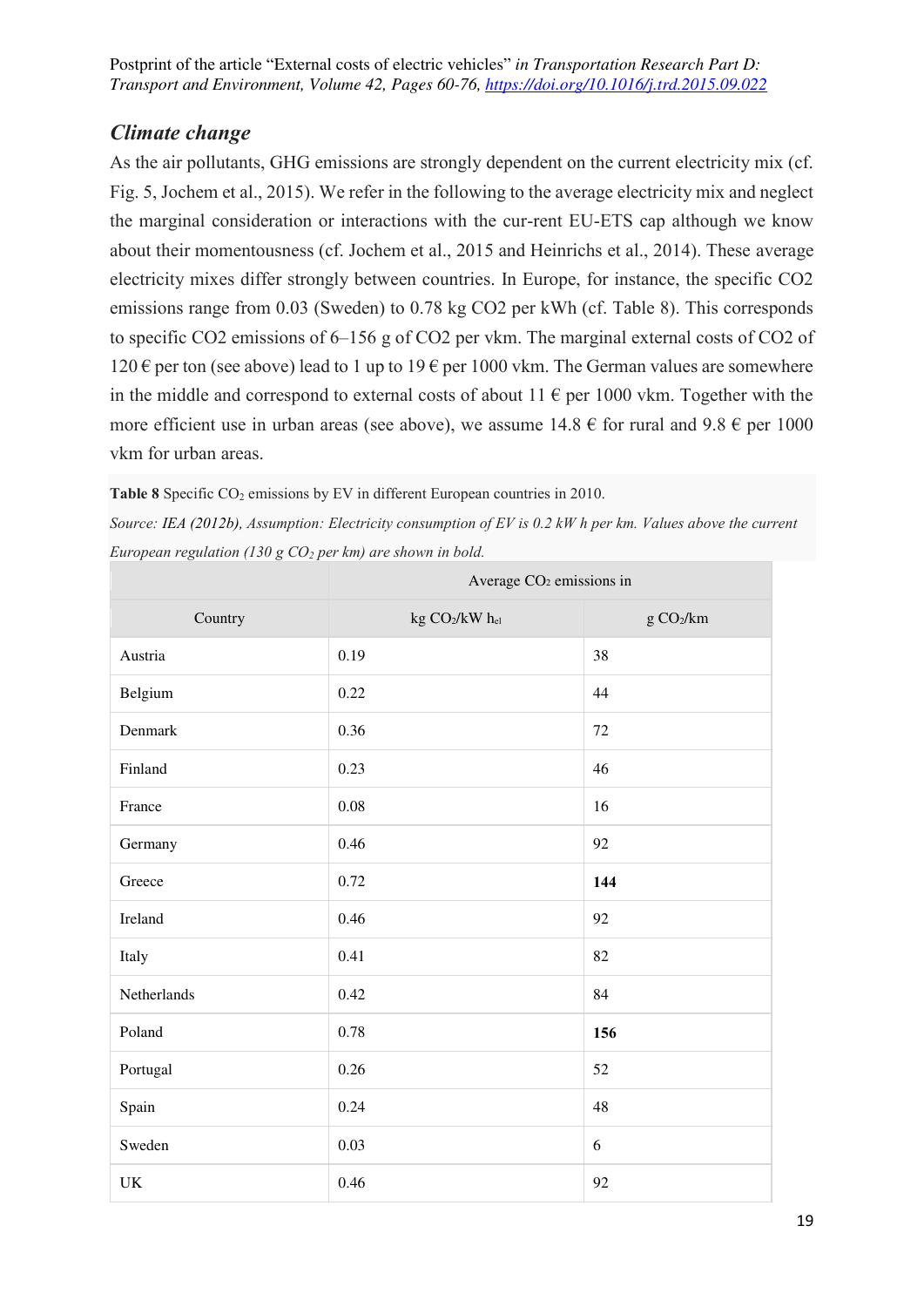|         | Average $CO2$ emissions in             |                    |  |  |
|---------|----------------------------------------|--------------------|--|--|
| Country | kg CO <sub>2</sub> /kW h <sub>el</sub> | $g \text{CO}_2/km$ |  |  |
| EU-27   | 0.43                                   | 86                 |  |  |

GHG emissions from vehicle production seem to differ for EV and ICEV. Hawkins et al.  $(2012a,b)$  show that the higher  $CO<sub>2</sub>$  emissions for EV production indicated in some studies (e.g. Held and Baumann, 2011) cannot be confirmed by the majority of the studies. Furthermore, they find decreasing emissions for EV production and point out that EV may have significantly lower overall CO<sub>2</sub>emissions during their whole life time than ICEV when "clean" electricity is used. Currently, literature gives about 6 t of  $CO<sub>2</sub>$  emissions for the production of ICEV, about 7 tons for HEV and PHEV, about 8 to 9 tons for REEV, and between 9 to 11 tons of  $CO_2$  for BEV (Kay et al., 2013 and Helms et al., 2013). These values amount to about 20 t  $CO<sub>2</sub>$  over the life cycle with a decreasing tendency for all vehicles until 2020 – even though the decrease for ICEV seems to be somewhat smaller than for EV (Kay et al., 2013; Helmers and Marx, 2012, and Held and Baumann, 2011).

Taking the marginal costs of 120  $\epsilon$  per ton of CO<sub>2</sub> into account and using an average vehicle mileage of 200,000 km, the marginal cost for climate change increases from  $3.6 \epsilon$  per 1.000 vkm for ICEV to  $6.6 \in$  for EV due to vehicle production.

#### *Noise*

As depicted above, the marginal costs of noise per vehicle are highly dependent on the noise level of other cars (i.e. back-ground noise level) and the traffic density (cf. Haling and Cohen, 2007). As the share of noise by the engine is marginal, if the velocity of the vehicle exceeds 40 km/h (25 mph) and the noise by tires and by the aerodynamic shape of the vehicle dominates the noise produced (cf. Fig. 3), EV do not differ from ICEV in the usual traffic, except for urban traffic during night at low speed. In this particular situation, the people's noise perception is highest, which is expressed by a 10 dB(A) lower noise target level during light time compared to daytime limits. This positive effect could be even more significant, if extreme conditions, such as e.g. ICEV with high motor speed, are considered.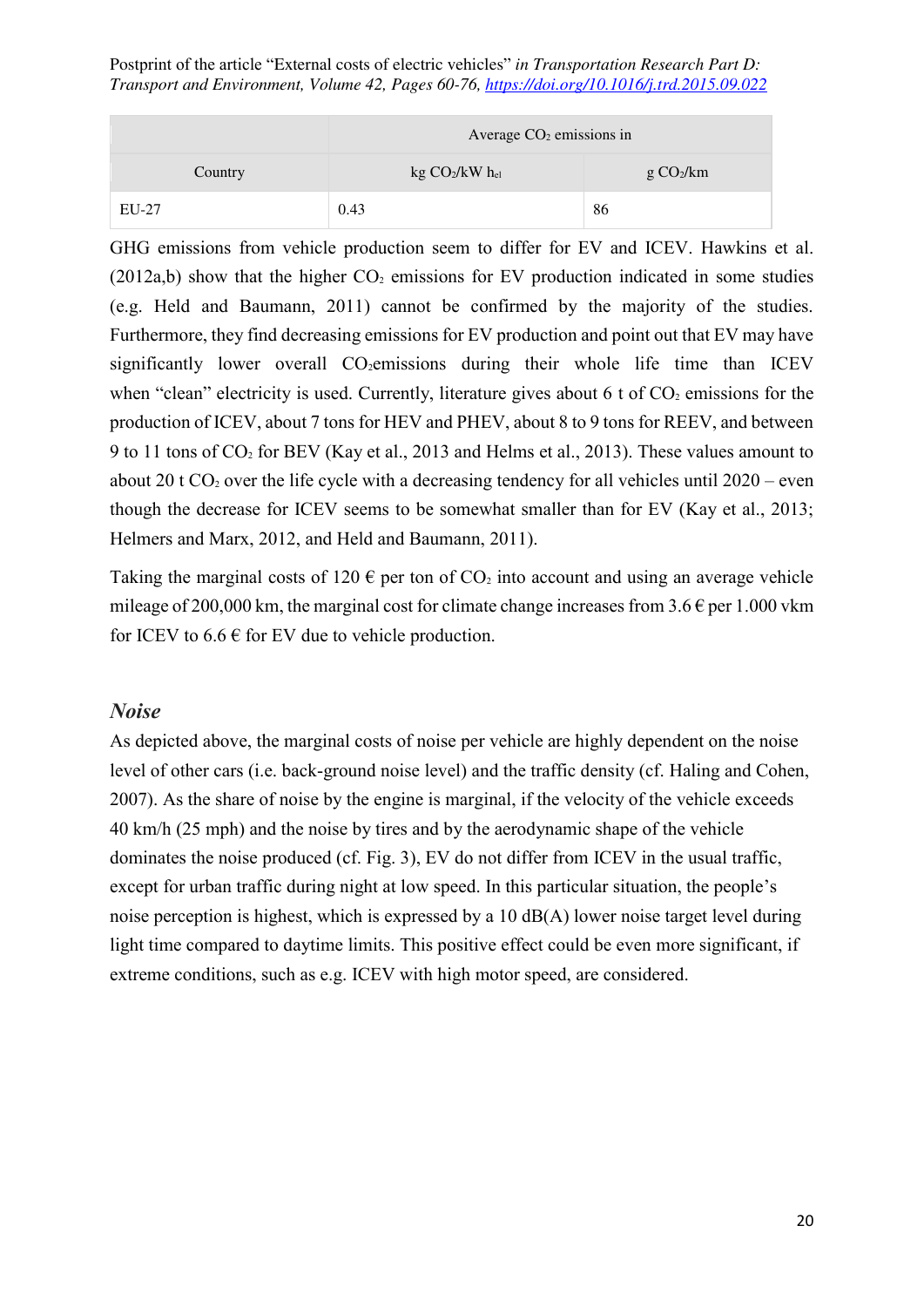

**Fig. 3** Audibility of passenger cars  $(L_{WA})$  vs. velocity of the vehicle. *Source: Beckenbauer (2011).*

We therefore assume benefits (halving of costs) during nighttime in urban areas (where speed is low and individual vehi-cles are noticed) and marginal benefits  $(0.1 \epsilon$  per 1000 vkm) in rural areas (cf. Table 9). Other external costs of EV have been treated in the section of ICEV above.

**Table 9** Marginal external noise costs for EV ( $\epsilon_{2010}$  per 1000 vkm).

|                  | Urban | Rural |
|------------------|-------|-------|
| Day peak         | 10.5  | 0.1   |
| Night (off-peak) | 23.25 | 0.4   |

## **Summary of cost estimates for electric vehicles**

The external costs of EV mainly differ in air pollutants and climate change. These two components are highly dependent on the measuring approach and the underlying power plant portfolio as well as the charging time of the EV. This increases the uncertainty range of the cost estimates. Another difference is noise disturbance during nights, especially for inner-city transport. Fig. 4 gives an overview of cost estimates for all cost components of EV on the logarithmic scale. In analogy to the procedure chosen for ICEV, the future development of cost components for EV until 2030 is outlined.



**Fig. 4** Maximum, minimum, and standard external costs of EV in  $\epsilon_{2010}$  per 1.000 vkm.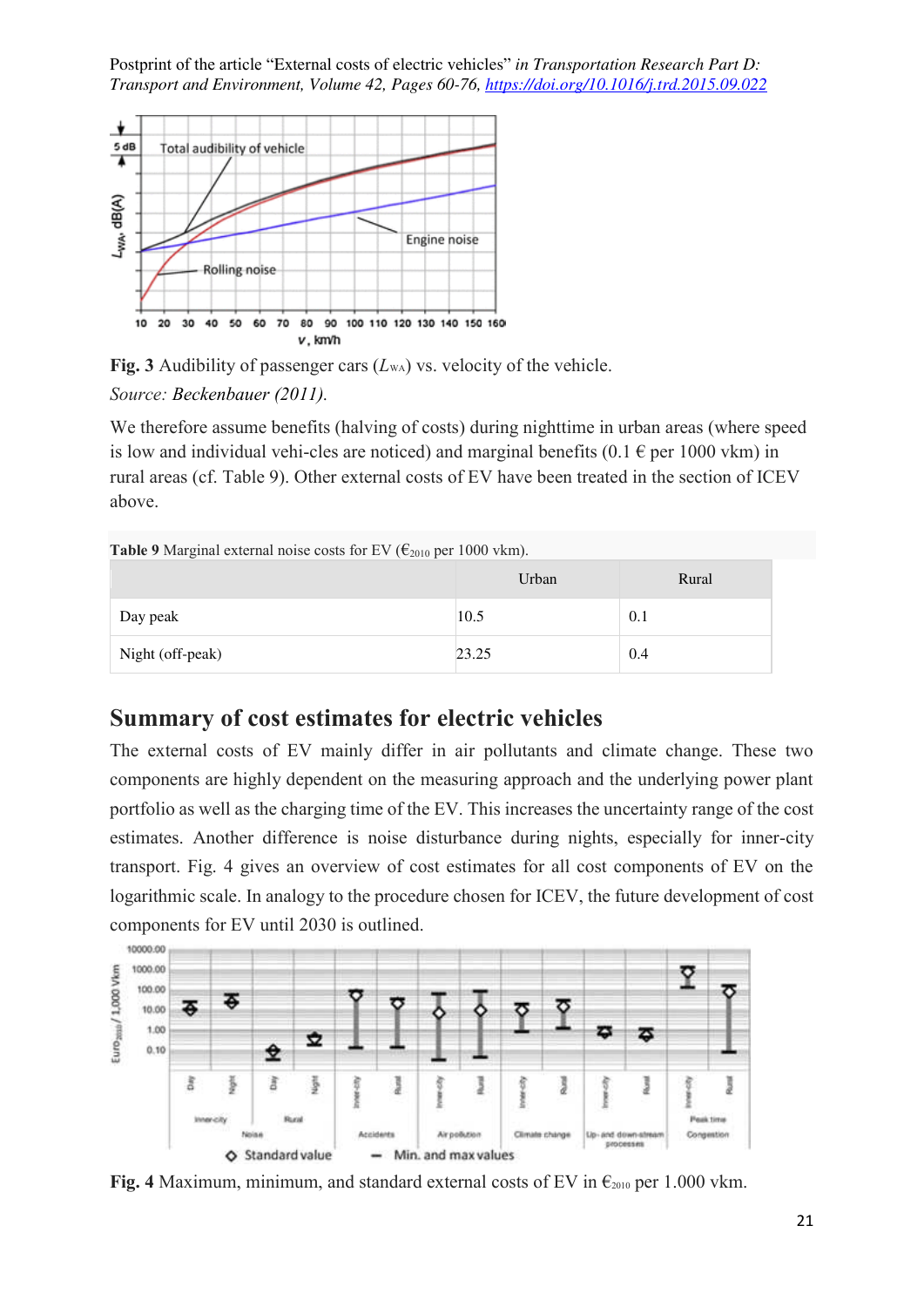## **Extrapolation of external costs of EV to 2030**

For comparability reasons, we assume the same development of most considered external cost components for EV as for the ICEV (see above). This applies to the external cost components of traffic safety, noise, vehicle production, and congestion. Furthermore, in analogy to the scenario for the ICEV, we assume a decreasing share of trips within the city from 0.26 to 0.2 and decreasing costs for up- and downstream processes by 10%.

Only the cost components of air pollution and climate change are based on the development of the underlying power plant portfolio. As carbon intensity declines in most countries (cf. IEA, 2012a:183), the specific carbon emissions of electricity will decrease, too. The German target for the future energy system is ambitious and refers mainly to the electricity generation (known as the German Energy Transition). The political target for electricity generation from renewable energy sources amounts to 50% (80%) of gross electricity consumption until 2030 (2050). Together with an assumed increase of electricity from natural gas and a decreasing share of lignite and hard coal, this would lead to an average decrease of specific  $CO<sub>2</sub>$ emissions by about 30% between 2010 and 2030 (Jochem et al., 2015). This emission reduction corresponds to the development for ICEV (see above). Due to the high costs for CO2 emissions, we assume again constant cost components for climate change for EV. As regards the air pollutants, however, the change in electricity generation leads to decreasing costs. Even though the European directive 2010/75/EU will lead to decreasing specific emissions of air pollutants for most fossil power plants, we neglect this development, as the exact improvement for the heterogeneous power plant portfolio can hardly be predicted. Therefore, we take conservatively constant specific cost factors from the 90ties provided by Sundqvist (2004) for each fuel and consider the change in the composition of energy generation only. This leads to decreasing specific external costs of about 32% compared to the 2010 values.

Looking at the German electricity mix in 2030 over time we still see a considerable share of electricity generation by hard coal and lignite (cf. Fig. 5). However, due to the increased capacity of wind turbines, the volatile electricity generation by wind power plants has a significant impact on the time dependent specific CO2 emissions: during hours with a high share on wind generated electricity the emissions are nearly negligible, whereas during some nights, the specific emissions are still high (cf. Jochem et al., 2015). The relevance of charging time is, therefore, increased.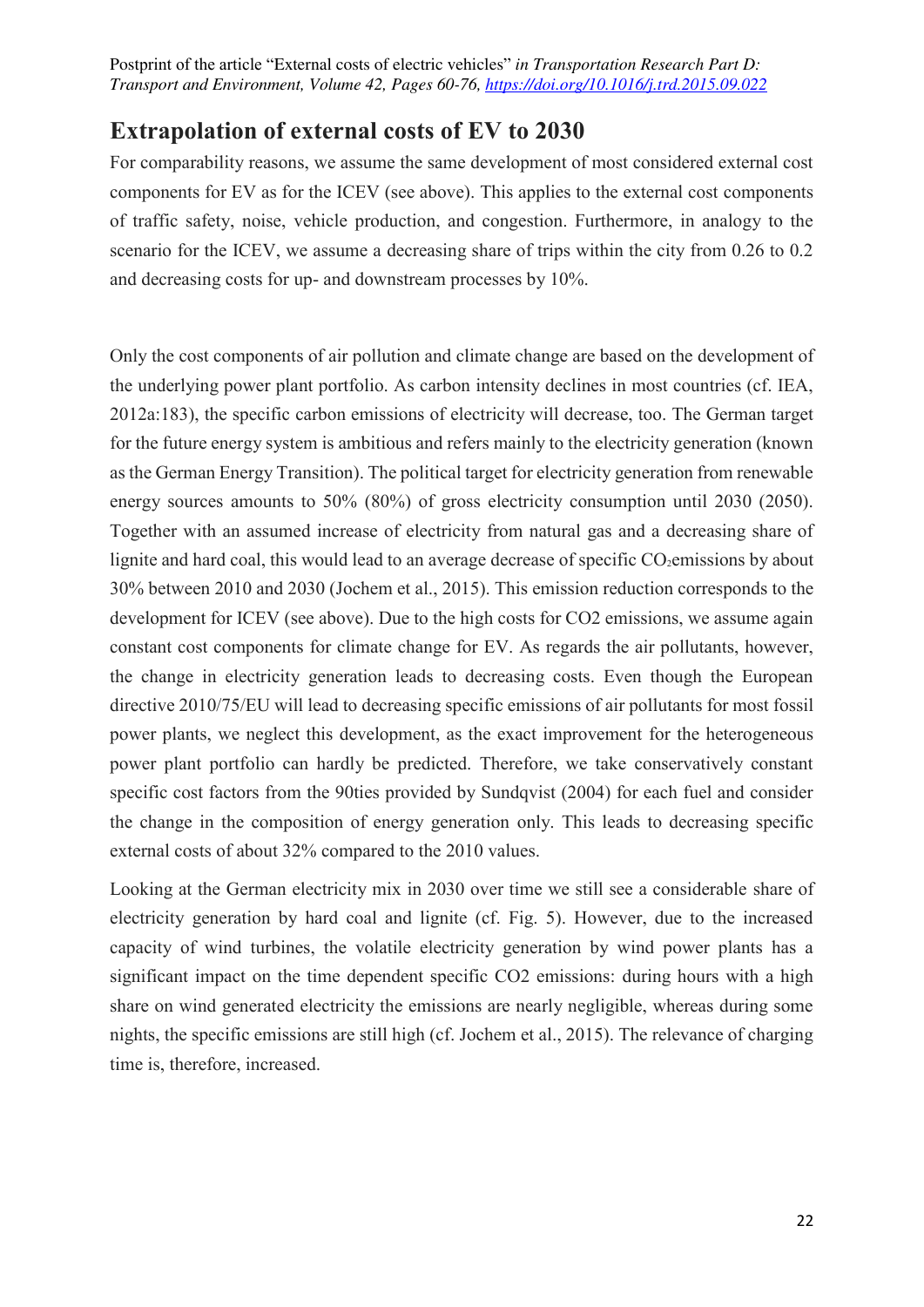

**Fig. 5** Example electricity mix over two weeks in 2030 (based on Jochem et al., 2015).

The corresponding cost components lead to an external cost structure similar to that of ICEV (cf. Figs. 6 and 2). The improvements in congestion costs (see above) and in accident costs (by about 3000  $\epsilon$ ) contribute to a decrease of external costs in passenger road transport. All other improvements are comparatively marginal (cf. Fig. 2). The overall external costs per vehicle decrease similarly to the ICEV from about 65,000 (12,000) to 57,000 (8400)  $\epsilon$  per vehicle (without external costs of congestion).



**Fig. 6** External costs per EV in 2010 and 2030 in Germany (own calculation).

# **Comparison of external costs for EV and ICEV**

When comparing all cost components for Germany, the main differences between external costs of EV and ICEV are found for climate change, air pollutants, and noise (cf. Fig. 7). Whereas EV seem to have an advantage in climate change (especially in inner-city areas) and noise (especially during the night), the external costs for air pollutants are on the national level still somewhat higher than for ICEV. Overall, the external costs of congestion are still dominating. Consequently, an increased market share of EV will not provide a significant relief for our current external effects in transport.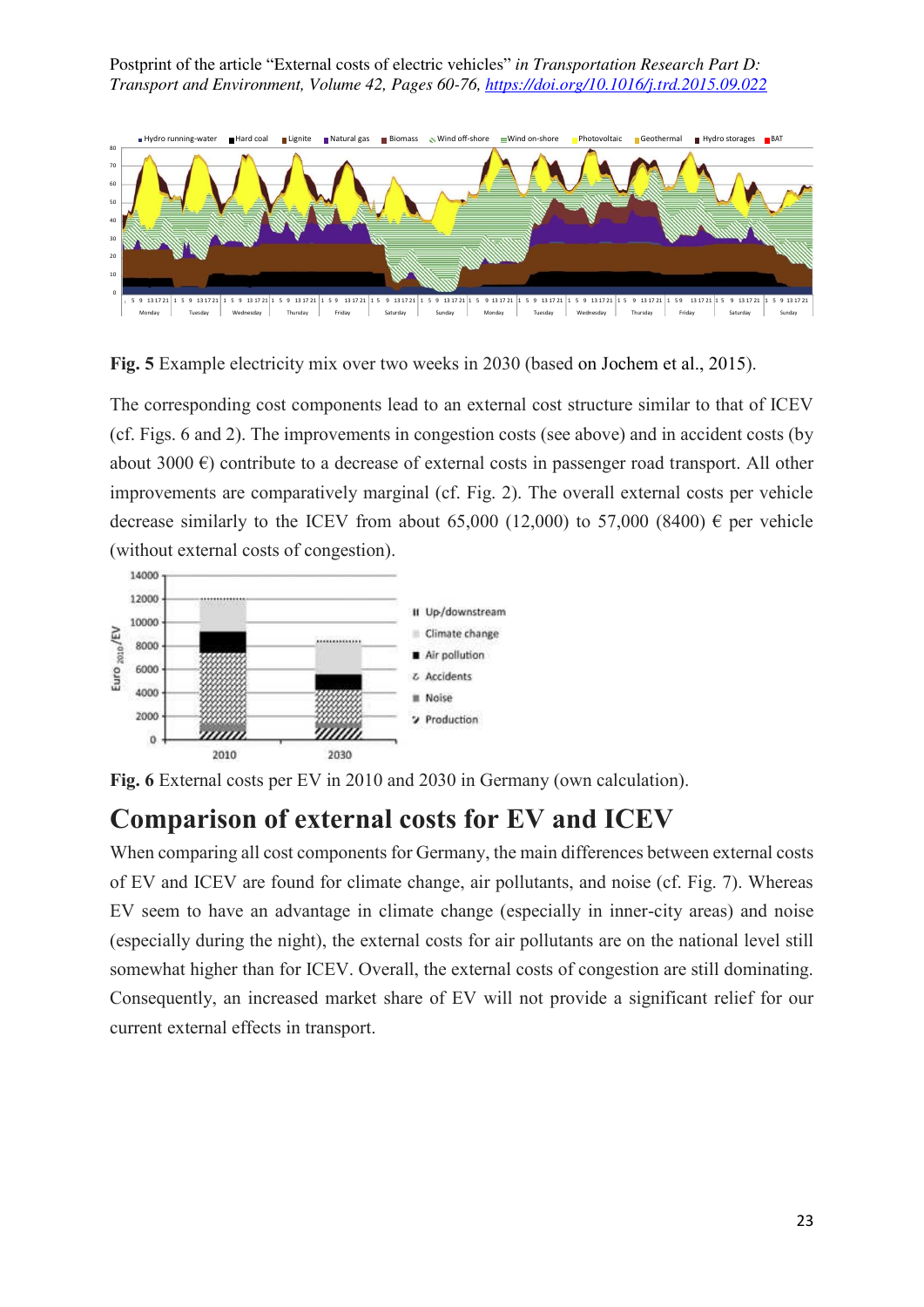

**Fig. 7** Differences of standard external costs of ICEV and EV in 2010 in  $\epsilon_{2010}$  per 1.000 vkm.

The broad literature overview of the impact on GHG emissions, air pollutants, and noise given by Hacker et al. (2009) con-firms our results for GHG emissions and noise impacts. However, they expect a lower impact from air pollutants for EV and argue that emissions are relocated to rural areas. Our analysis shows, by contrast, that the overall costs from local air emis-sions are higher from EV (based on conservative assumptions of the German power plant portfolio) than from ICEV. In other countries (with a higher or lower share of fossil fuels), this value might differ significantly. Furthermore, optimised charging strategies (e.g. with the objective to integrate as much photovoltaic electricity generation as possible) could decrease those values considerably (e.g. Jochem et al., 2015) and air quality of congested inner-cities could be improved by EV.

Due to our conservative assumptions of external costs from air pollution costs from power plants, EV seem to score worse than ICEV in Germany until 2030. The overall amounts as well as the cost structures of external costs of vehicles are very similar for both technologies (cf. Figs. 2 and 6). This confirms the result obtained by Torchio and Santarelli (2010) or Wietschel and Doll (2009). Only the 'Balancing a sugar-coated energy mix' approach ('EVsugar') seems to lead to a significant external cost advantage for EV (cf. Fig. 8). However, when congestion costs are included, the effect on the overall external costs is limited, as the share of external costs of climate change and air pollutants amounts to about 7.4% only (cf. Table 10). The corresponding cost savings (of 4500 €) result in overall external costs per vehicle of 53,000 €. Measures leading to fewer vehicles (i.e. vehicle usage) seem to be more appropriate to significantly cut external costs in passenger road transport.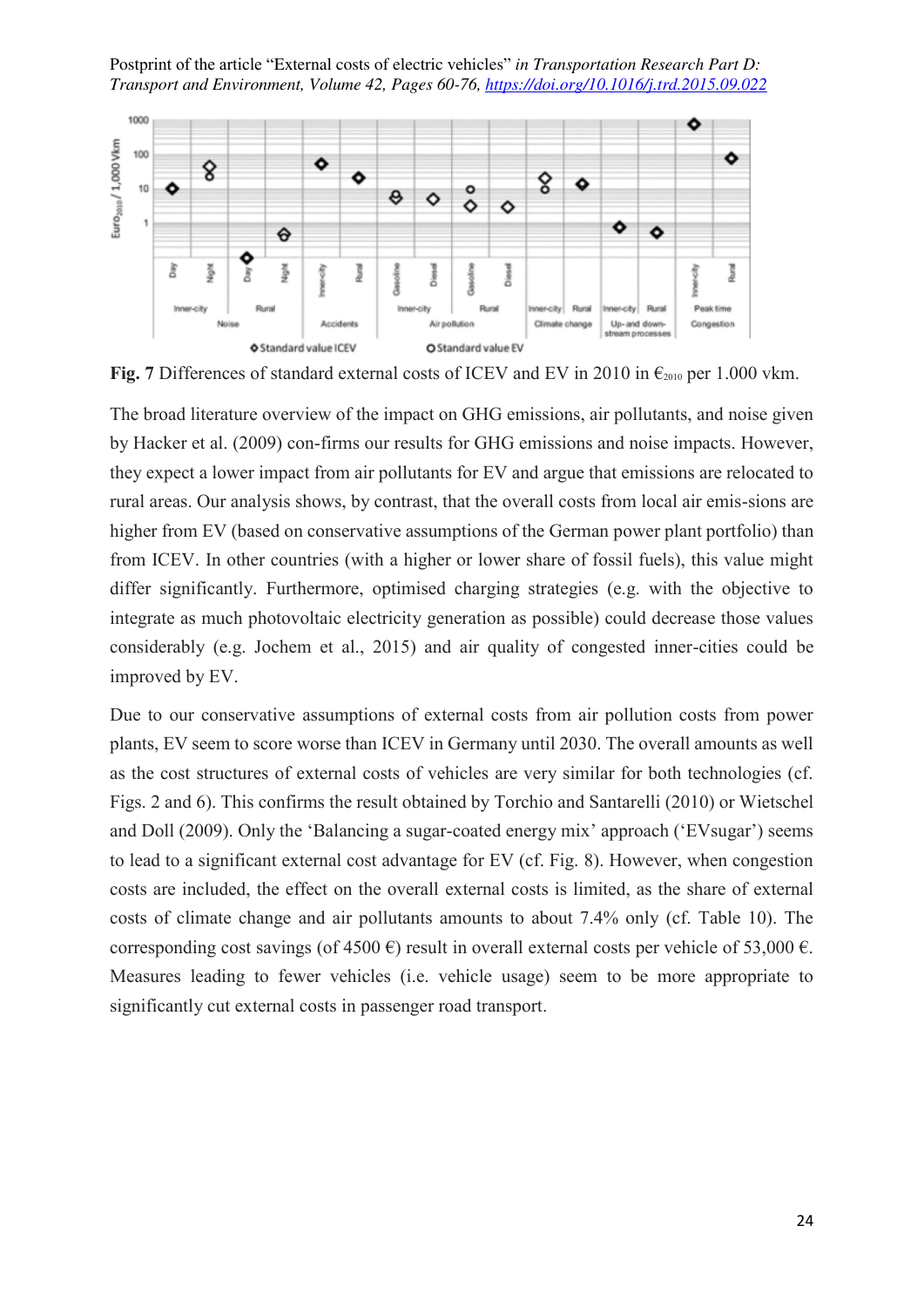

**Fig. 8** Differences of external costs of EV and ICEV in 2030 over lifetime (own calculation).

|                       | EV   |      |      | <b>ICEV</b> |
|-----------------------|------|------|------|-------------|
|                       | 2010 | 2030 | 2010 | 2030        |
| Production $(\%)$     | 1.1  | 1.7  | 1.1  | 1.8         |
| Noise $(\%)$          | 0.9  | 0.8  | 1.1  | 0.9         |
| Accidents $(\%)$      | 9.3  | 4.9  | 9.4  | 5.0         |
| Air pollution $(\%)$  | 2.8  | 2.6  | 1.2  | 1.2         |
| Climate change $(\%)$ | 4.2  | 4.8  | 4.9  | 5.4         |
| Up-/downstream $(\%)$ | 0.2  | 0.2  | 0.2  | 0.2         |
| Congestion $(\%)$     | 81.4 | 85.0 | 82.0 | 85.6        |

**Table 10** Shares of external costs for ICEV and EV in 2010 and 2030 (own calculation).

## **Critical appraisal**

The uncertainty of the cost components limits our results. This is especially true for our estimated values in 2030. The assumed decrease of overall external costs – including congestion effects – by 10% is lower than the uncertainty of external costs estimates for congestion alone. However, this uncertainty is not only related to methodological issues, but reflects the strong dependency of transport externalities on the technology and spatial settings. Although other unit cost values will lead to other results, we consider the tendency of our findings to remain valid.

We neglected external costs of land use as well as other up- and downstream processes. According to literature, these effects seem to be of minor importance – especially with respect to differences between ICEV and EV. Additionally, we neglected a potential increase in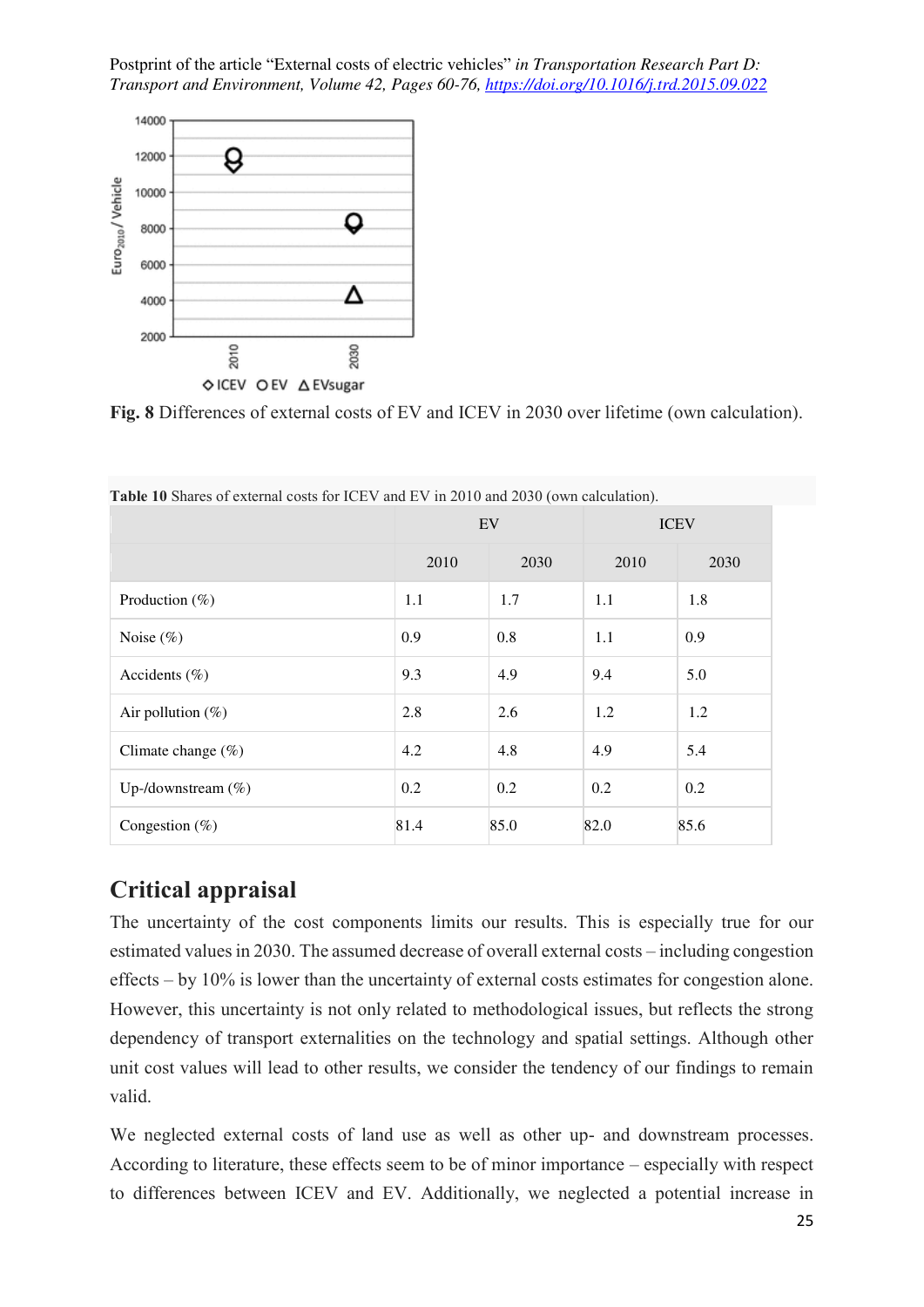efficiency of EV (cf. e.g. Karplus et al., 2010) and decreasing emissions of air pollutants from fossil power plants. Espeially power plant technology improved considerably during the last years (de Gouw et al., 2014).

Furthermore, our assumptions regarding the development until 2030 (cf. Sections 'Extrapolation of external costs of ICEV to 2030' and 'Extrapolation of external costs of EV to 2030') describe the right tendencies – their concrete values might, how-ever, be somewhat arbitrary.

# **Conclusions**

The electric vehicle (EV) is often considered a promising technology for coping with future challenges in road transport. We analysed the differences between EV and internal combustion engine vehicles (ICEV) from an environmental and economic point of view and compared the external costs of both alternatives. Even though we are aware of the high uncertain-ties of cost estimates in specific situations, we differentiated the analysis by fuel type, vehicle size as well as by emission location and time of day. This differentiation provides indications regarding specific discrepancies in some special applications. Our calculations indicate that locally emission-free and silent driving of EV in inner-cities may contribute to meeting urban environmental challenges.

However, we find that the external costs of EV and ICEV in Germany do not differ significantly. Only for oil dependency, climate change, local air pollutants in congested innercities, and noise, some advantages of EV over ICEV can be found. These are strongly dependent on the electricity mix and potentially also on the charging strategy of vehicle users. Other countries with strongly diverging power generation technologies might face very different results. Nevertheless, EV are far from solving our main challenges in motorised individual transport and external costs of congestion still dominate the external costs in transport. A decreasing motorisation rate and the replacement of car trips by active mobility, i.e. walking, cycling, and use of public transport means, will be much more effective in improving the quality of life in our cities (Creutzig et al., 2012). Stronger efforts in mitigating air pollutants and GHG from power plants would certainly contribute to a stronger advantage of EV.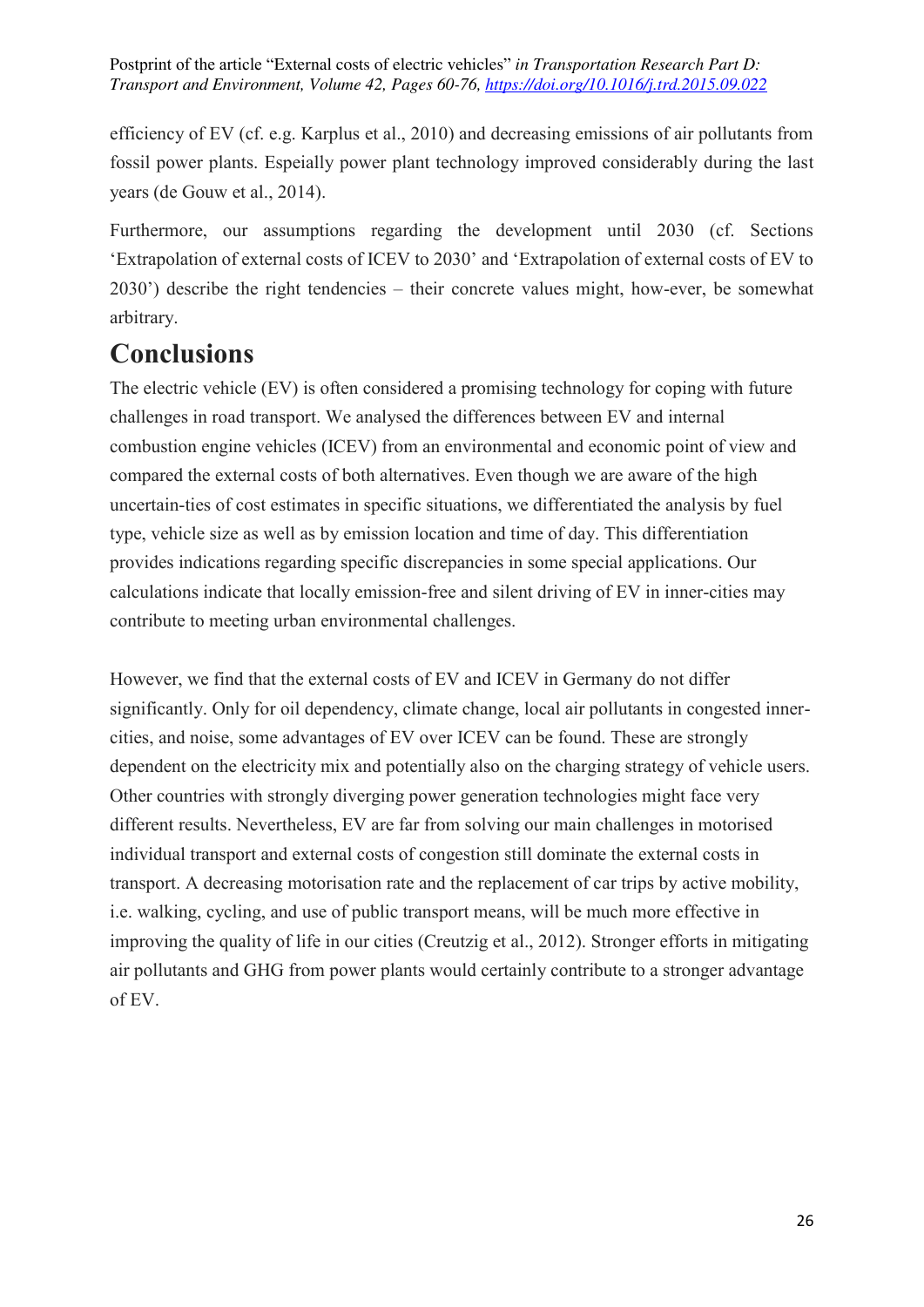### **References**

[Anable, J., Brand, C., Tran, M., Eyre, N., 2012. Modelling transport energy demand: a socio](http://refhub.elsevier.com/S1361-9209(15)00146-7/h0005)[technical approach. Energy Policy 41, 125](http://refhub.elsevier.com/S1361-9209(15)00146-7/h0005)–138.

[Anas, A., Lindsey, R., 2011. Reducing urban road transportation externalities: road pricing in](http://refhub.elsevier.com/S1361-9209(15)00146-7/h0010)  [theory and in practice. Rev. Environ. Econ. Policy 5 \(1\), 66](http://refhub.elsevier.com/S1361-9209(15)00146-7/h0010)–88.

[Anthoff, D., Hepburn, C., Tol, R.S.J., 2009. Equity weighting and the marginal damage costs](http://refhub.elsevier.com/S1361-9209(15)00146-7/h0015)  [of climate change. Ecol. Econ. 68 \(3\), 836](http://refhub.elsevier.com/S1361-9209(15)00146-7/h0015)–849.

- Beckenbauer, T., 2011. Lärmminderungspotentiale im Straßenverkehr durch Elektromobilität, 5. DEGA-Symposium, 21.10.2011, Stuttgart, Germany.
- Bickel, P., Friedrich, R. (Eds.), 2005. ExternE, Externalities of Energy, Methodology 2005 Update, Luxemburg.
- Bickel, P., Schmid, S., Tervonen, J., Hämekoski, K., Otterström, T., Anton, P., Enei, R., Leone, G., van Donselaar, P., Carmigchelt, H., 2003. Environmental Marginal Cost Case Studies, Project report within UNITE, Stuttgart, Germany. [<http://www.its.leeds.ac.uk/projects/unite/downloads/D11>](http://www.its.leeds.ac.uk/projects/unite/downloads/D11) (accessed 25.05.15).
- Bickert, S., Kuckshinrichs, W., 2011. Electro-mobility as a technical concept in an ecological mobility sector? An analysis of costs. In: 9th International Conference of the European Society for Ecological Economics, Istanbul, Turkey, 14–17.06.2011.

[Brandt, S., Maennig, W., 2011. Road noise exposure and residential property prices: evidence](http://refhub.elsevier.com/S1361-9209(15)00146-7/h0040)  [from Hamburg. Transport. Res. Part D: Transport Environ. 16](http://refhub.elsevier.com/S1361-9209(15)00146-7/h0040) 

 $(1), 23-30.$  $(1), 23-30.$ 

CE Delft, INFRAS, Fraunhofer ISI, 2011. External Costs of Transport in Europe. Update Study. International Union of Railways (UIC), Delft, The Netherlands. CE Delft, INFRAS, Fraunhofer ISI, University of Gdansk, 2008. Internalisation Measures and Policies for All External Cost of Transport (IMPACT), Project

Report, Delft, The Netherlands.

- Clean Energy Ministerial, EVI (Electric Vehicles Initiative), IEA (International Energy Agency), 2013. Global EV Outlook, Paris, France.
- Cocron, P., Bühler, F., Franke, T., Neumann, I., Krems, J.F., 2011. The Silence of Electric Vehicles – Blessing or Curse?, TRB 2011, Washington, DC. [Cravioto, J., Yamasue, E.,](http://refhub.elsevier.com/S1361-9209(15)00146-7/h0065)  [Okumura, H., Ishihara, K.N., 2013. Road transport externalities in Mexico: estimates and](http://refhub.elsevier.com/S1361-9209(15)00146-7/h0065)
- [international comparisons. Transp. Policy](http://refhub.elsevier.com/S1361-9209(15)00146-7/h0065)  [30, 63](http://refhub.elsevier.com/S1361-9209(15)00146-7/h0065)–76.
- [Creutzig, F., Jochem, P., Edelenbosch, O.Y., Mattauch, L., Vuuren, D.P.v., McCollum, D.,](http://refhub.elsevier.com/S1361-9209(15)00146-7/h9000)  Minx, J., 2015. Transport – [a roadblock to climate change mitigation? Science \(Policy](http://refhub.elsevier.com/S1361-9209(15)00146-7/h9000)  [Forum\) 350 \(6263\), 911](http://refhub.elsevier.com/S1361-9209(15)00146-7/h9000)–912.
- [Creutzig, F., Mühlhoff, R., Römer, J., 2012. Decarbonizing urban transport in European cities:](http://refhub.elsevier.com/S1361-9209(15)00146-7/h9005)  [four cases show possibly high co-benefits. Environ. Res. Lett. 7, 044042.](http://refhub.elsevier.com/S1361-9209(15)00146-7/h9005)
- [Delucchi, M., McCubbin, D., 2010. External costs of transport in the United States. In: de](http://refhub.elsevier.com/S1361-9209(15)00146-7/h0070)  [Palma, A., Lindsey, R., Quinet, E., Vickerman, R. \(Eds.\), A Handbook of Transport](http://refhub.elsevier.com/S1361-9209(15)00146-7/h0070)  [Economics. Wiley Peridicals, Hoboken, NJ, pp. 341](http://refhub.elsevier.com/S1361-9209(15)00146-7/h0070)–368.

DeStatis, 2013. Preise, Verbraucherpreisindizes für Deutschland, lange Reihe ab 1948. Statistisches Bundesamt, Wiesbaden, Germany.

[Diamond, P.A., Hausman, J.A., 1994. Contingent valuation: is some number better than no](http://refhub.elsevier.com/S1361-9209(15)00146-7/h0080)  [number. J. Econ. Perspect. 8 \(4\), 45](http://refhub.elsevier.com/S1361-9209(15)00146-7/h0080)–64.

[Dudenhöffer, K., Dudenhöffer, F., Hause, L., 2011. Gefahrenpotential leises Elektroauto?](http://refhub.elsevier.com/S1361-9209(15)00146-7/h0085)  [Internationales Verkehrswesen 63 \(5\), 71](http://refhub.elsevier.com/S1361-9209(15)00146-7/h0085)–72.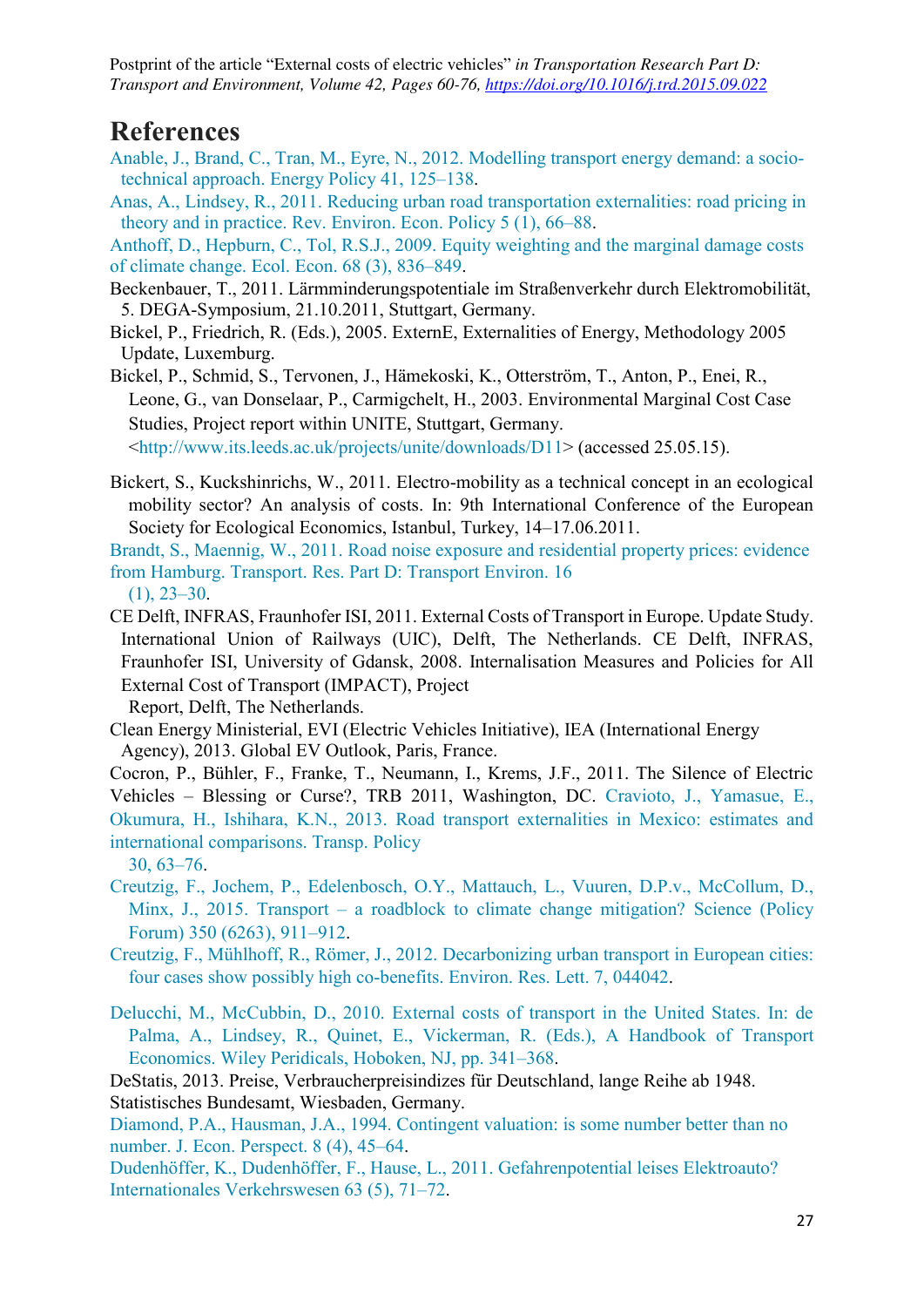- EC (European Commission), 2011. White Paper: Roadmap to a Single European Transport Area – Towards a Competitive and Resource Efficient Transport System, Brussels, Belgium.
- EC (European Commission), 2011. White Paper: Roadmap to a Single European Transport Area – Towards a Competitive and Resource Efficient Transport System, Brussels, Belgium.
- ENTSO-E (European Network of Transmission System Operators for Electricity), 2013. Statistical Yearbook 2011, Brussels, Belgium.
- Eurostat, 2013. Statistics database, Brussels,
- [<http://epp.eurostat.ec.europa.eu/portal/page/portal/statistics/search\\_database>](http://epp.eurostat.ec.europa.eu/portal/page/portal/statistics/search_database) (accessed 25.05.15). [Finegold, L.S., Harris, C.S., von Gierke, H.E., 1994. Community annoyance and](http://refhub.elsevier.com/S1361-9209(15)00146-7/h0110)  [sleep disturbance: updated criteria for assessment of the general](http://refhub.elsevier.com/S1361-9209(15)00146-7/h0110)

[transportation noise on people. Noise Control Eng. J. 42 \(1\), 25](http://refhub.elsevier.com/S1361-9209(15)00146-7/h0110)–30.

[Fouquet, R., 2011. Long run trends in energy-related external costs. Ecol. Econ. 70, 2380](http://refhub.elsevier.com/S1361-9209(15)00146-7/h0120)– [2389.](http://refhub.elsevier.com/S1361-9209(15)00146-7/h0120)

Friedrich, R., 2005. ExternE: Methodology and Results, ExternE Workshop, Brussels, 9 December 2005, [<http://www.externe.info/externe\\_d7/sites/](http://www.externe.info/externe_d7/sites/default/files/br0900.pdf) [default/files/br0900.pdf>](http://www.externe.info/externe_d7/sites/default/files/br0900.pdf) (accessed 25.05.15).

[Funk, K., Rabl, A., 1999. Electric versus conventional vehicles: social costs and benefits in](http://refhub.elsevier.com/S1361-9209(15)00146-7/h0130)  [France. Transp. Res. Part D 4, 397](http://refhub.elsevier.com/S1361-9209(15)00146-7/h0130)–411.

- Garg, B.D., Cadle, S.H., Mulawa, P.A., Groblicki, P.J., Laroo, C., Parr, G.A., 2000. Brake wear particulate matter emissions. Environ. Sci. Technol. 34 (21), 4463– 4469. [http://dx.doi.org/10.1021/es001108h.](http://dx.doi.org/10.1021/es001108h)
- Gomez-Vilchez, J.J., Jochem, P., Fichtner, W., 2013. The impact of electric vehicles on the global oil demand and CO2 emissions. In: Proceedings of World Conference of Transport Research Society, Rio de Janeiro.
- de Gouw, J.A., Parrish, D.D., Frost, G.J., Trainer, M., 2014. Reduced emissions of  $CO<sub>2</sub>$ , NO<sub>X</sub>, and SO2 from U.S. power plants owing to switch from coal to natural gas with combined cycle technology. Earth's Future,  $75-\overline{8}2$ . [http://dx.doi.org/10.1002/2013ef000196.](http://dx.doi.org/10.1002/2013ef000196)

Guinée, J.B., Heijungs, R., Huppes, G., Zamagni, A., Masoni, P., Buonamici, R., Ekvall, T.,

- Rydberg, T., 2011. Life cycle assessment: past, present, and future. Environ. Sci. Technol. 45 (1), 90–96. [http://dx.doi.org/10.1021/es101316v.](http://dx.doi.org/10.1021/es101316v)
- Hacker, F., Harthan, R., Matthes, F., Zimmer, W., 2009. Environmental Impacts and Impact on the Electricity Market of a Large Scale Introduction of Electric Cars in Europe, Berlin, [<http://acm.eionet.europa.eu/docs/ETCACC\\_TP\\_2009\\_4\\_electromobility.pdf>](http://acm.eionet.europa.eu/docs/ETCACC_TP_2009_4_electromobility.pdf) (accessed 25.05.15).

[Haling, D., Cohen, H., 2007. Residential noise damage costs caused by motor vehicles.](http://refhub.elsevier.com/S1361-9209(15)00146-7/h0155)  [Transport Res. Rec. 1559, 84](http://refhub.elsevier.com/S1361-9209(15)00146-7/h0155)–93.

[Hamilton, J., 1980. Energy use of electric vehicles. Transport. Res. A 14A, 415](http://refhub.elsevier.com/S1361-9209(15)00146-7/h0160)–421.

[Hausman, J.A., 2012. Contingent valuation: from dubious to hopeless. J. Econ. Perspect. 26](http://refhub.elsevier.com/S1361-9209(15)00146-7/h0165)   $(4)$ , 43–56.

- [Hausman, J.A., 1993. Contingent Valuation: A Critical Assessment. North-Holland, NY.](http://refhub.elsevier.com/S1361-9209(15)00146-7/h0170)
- Hawkins, T.R., Gausen, O.M., Strømman, A.H., 2012a. Environmental impacts of hybrid and electric vehicles – a review. J. Life Cycle Assess. 17, 997–1014.

[http://dx.doi.org/10.1007/s11367-012-0440-9.](http://dx.doi.org/10.1007/s11367-012-0440-9)

- Hawkins, T.R., Singh, B., Majeau-Betez, G., Strømman, H., 2012b. Comparative
- environmental life cycle assessment of conventional and electric vehicles. J.
	- Ind. Ecol. 17 (1), 53–64. [http://dx.doi.org/10.1111/j.1530-9290.2012.00532.x.](http://dx.doi.org/10.1111/j.1530-9290.2012.00532.x)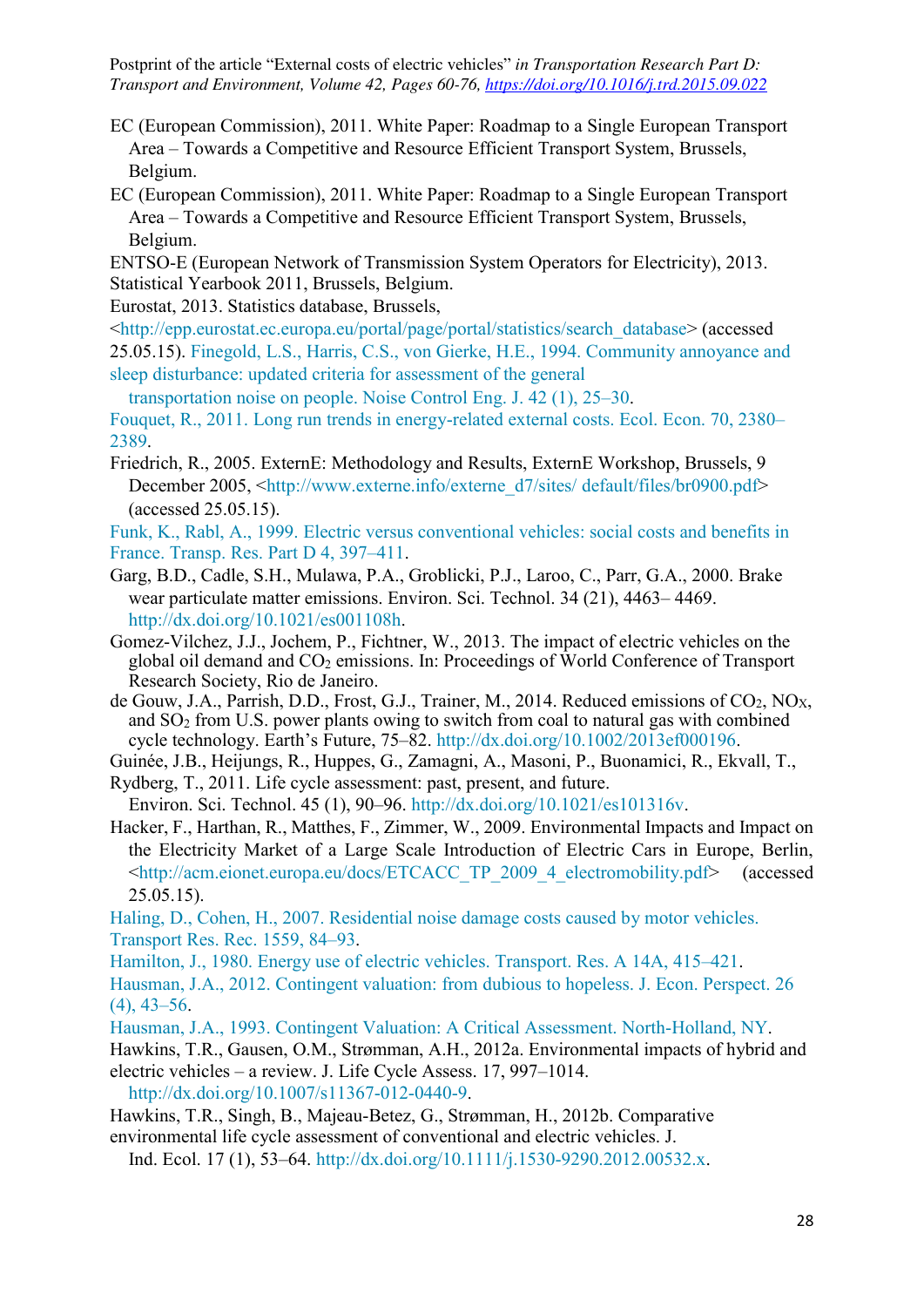Heinrichs, H., Jochem, P., Fichtner, W., 2014. Modelling implications of an extended EU-

- ETS on the German energy and transport sector. Energy 69, 708–720. [http://dx.doi.org/10.1016/j.energy.2014.03.061.](http://dx.doi.org/10.1016/j.energy.2014.03.061)
- Held, M., Baumann, M., 2011. Assessment of the environmental impacts of electric vehicle
- concepts. In: Finkbeiner, M. (Ed.), Towards Life Cycle Sustainability Management, Berlin, pp. 535–546, [http://dx.doi.org/10.1007/978-94-007-1899-9\\_52.](http://dx.doi.org/10.1007/978-94-007-1899-9_52)
- Helmers, E., Marx, P., 2012. Electric cars: technical characteristics and environmental impacts. Environ. Sci. Europe 24, 14. [http://dx.doi.org/10.1186/2190-4715-24-14.](http://dx.doi.org/10.1186/2190-4715-24-14)
- Helms, H., Jöhrens, J., Lambrecht, U., 2013. Umweltwirkungen alternativer Antriebe. In: Jochem, P., Poganietz, W.-R., Grunwald, A., Fichtner, W. (Eds.), Alternative Antriebskonzepte bei sich wandelnden Mobilitätsstilen, Karlsruhe, Germany, pp. 123–146.
- IEA (International Energy Agency), 2012a. World Energy Outlook 2012, Paris.
- IEA (International Energy Agency), 2012b. CO<sub>2</sub> Emissions from Fuel Combustion, Paris. [<http://www.iea.org/co2highlights/co2highlights.pdf>](http://www.iea.org/co2highlights/co2highlights.pdf) (accessed 25.05.15).

IFEU (Institut für Energie- und Umweltforschung), 2011. UmweltMobilCheck. Scientific background report to Deutschen Bahn AG, Heidelberg, Germany. Infas (Institute for Applied Social Sciences), DLR (German Aerospace Center), 2010. Mobilität in Deutschland 2008, Berlin, [<http://www.mobilitaet-in-](http://www.mobilitaet-in-deutschland.de/pdf/MiD2008_Abschlussbericht_I.pdf)

[deutschland.de/pdf/MiD2008\\_Abschlussbericht\\_I.pdf>](http://www.mobilitaet-in-deutschland.de/pdf/MiD2008_Abschlussbericht_I.pdf) (accessed 25.05.15).

- INFRAS, 2010. HBEFA Handbook Emission Factors for Road Transport: Database provided to the German Federal Environmental Agency (UBA). Zurich, [<http://www.hbefa.net/e>](http://www.hbefa.net/e) (accessed 25.05.15).
- IPCC (Intergovernmental Panel on Climate Change), 2013. Fifth Assessment Report Climate Change 2013: The Physical Science Basis, Working Group I Contribution, Geneva, Switzerland.
- [Jensen, S.S., Willumsen, E., Brandt, J., Kristensen, N.B., 2008. Evaluation of exposure factors](http://refhub.elsevier.com/S1361-9209(15)00146-7/h0240)  [applied in marginal external cost analysis of transportation related air pollution. Transport.](http://refhub.elsevier.com/S1361-9209(15)00146-7/h0240)  [Res. Part D: Transport Environ. 13 \(4\), 255](http://refhub.elsevier.com/S1361-9209(15)00146-7/h0240)–273.
- Jochem, P., Babrowski, S., Fichtner, W., 2015. Assessing CO<sub>2</sub> Emissions of Electric Vehicles in Germany in 2030. Transport. Res. A-Pol. 78, 68–83. [http://dx.](http://dx.doi.org/10.1016/j.tra.2015.05.007)
- [doi.org/10.1016/j.tra.2015.05.007.](http://dx.doi.org/10.1016/j.tra.2015.05.007)
- [Jochem, P., Rothengatter, W., 2011. Internalizing external costs of transport with a focus on](http://refhub.elsevier.com/S1361-9209(15)00146-7/h0250)  [climate change. In: Rothengatter, W., Hayashi, Y., Schade, W. \(Eds.\), Transport Moving to](http://refhub.elsevier.com/S1361-9209(15)00146-7/h0250)  [Climate Intelligence. New Chances for Controlling Climate Impacts of Transport after the](http://refhub.elsevier.com/S1361-9209(15)00146-7/h0250)  [Economic Crisis. Springer, New York, pp. 187](http://refhub.elsevier.com/S1361-9209(15)00146-7/h0250)–207.

JRC (EU Joint Research Centre), 2008. Backcasting Approach for susTainable Mobility, Luxembourg.

[Karplus, V.J., Paltsev, S., Reilly, J.M., 2010. Prospects for plug-in hybrid electric vehicles in](http://refhub.elsevier.com/S1361-9209(15)00146-7/h0260) 

[the United States and Japan: a general equilibrium analysis.](http://refhub.elsevier.com/S1361-9209(15)00146-7/h0260)  [Transp. Res. Part A 44 \(8\), 620](http://refhub.elsevier.com/S1361-9209(15)00146-7/h0260)–641.

- Kay, D., Hill, N., Newman, D., 2013. Powering Ahead The Future of Low-Carbon Cars and Fuels, London, UK.  $\langle \frac{http://www.the engineer.co.uk/Journals/2013/}{http://www.theengineer.co.uk/Journals/2013/}$  $04/22/i/k/h/powering$  ahead-kay et al-apr2013-embargoed copy.pdf> (accessed 30.11.13).
- Korzhenevych, A., Dehnen, N., Bröcker, J., Holtkamp, M., Meier, H., Gibson, G., Varma, A., Cox, V., 2014. Update of the Handbook on External Costs of Transport. Final Report to the European Commission, DG-MOVE. London, UK.
- Krewitt, W., 2002. External costs of energy do the answers match the questions? Looking back at 10 years of ExternE. Energy Policy 30, 839–848. [http://dx.](http://dx.doi.org/10.1016/S0301-4215(01)00140-9)

[doi.org/10.1016/S0301-4215\(01\)00140-9.](http://dx.doi.org/10.1016/S0301-4215(01)00140-9)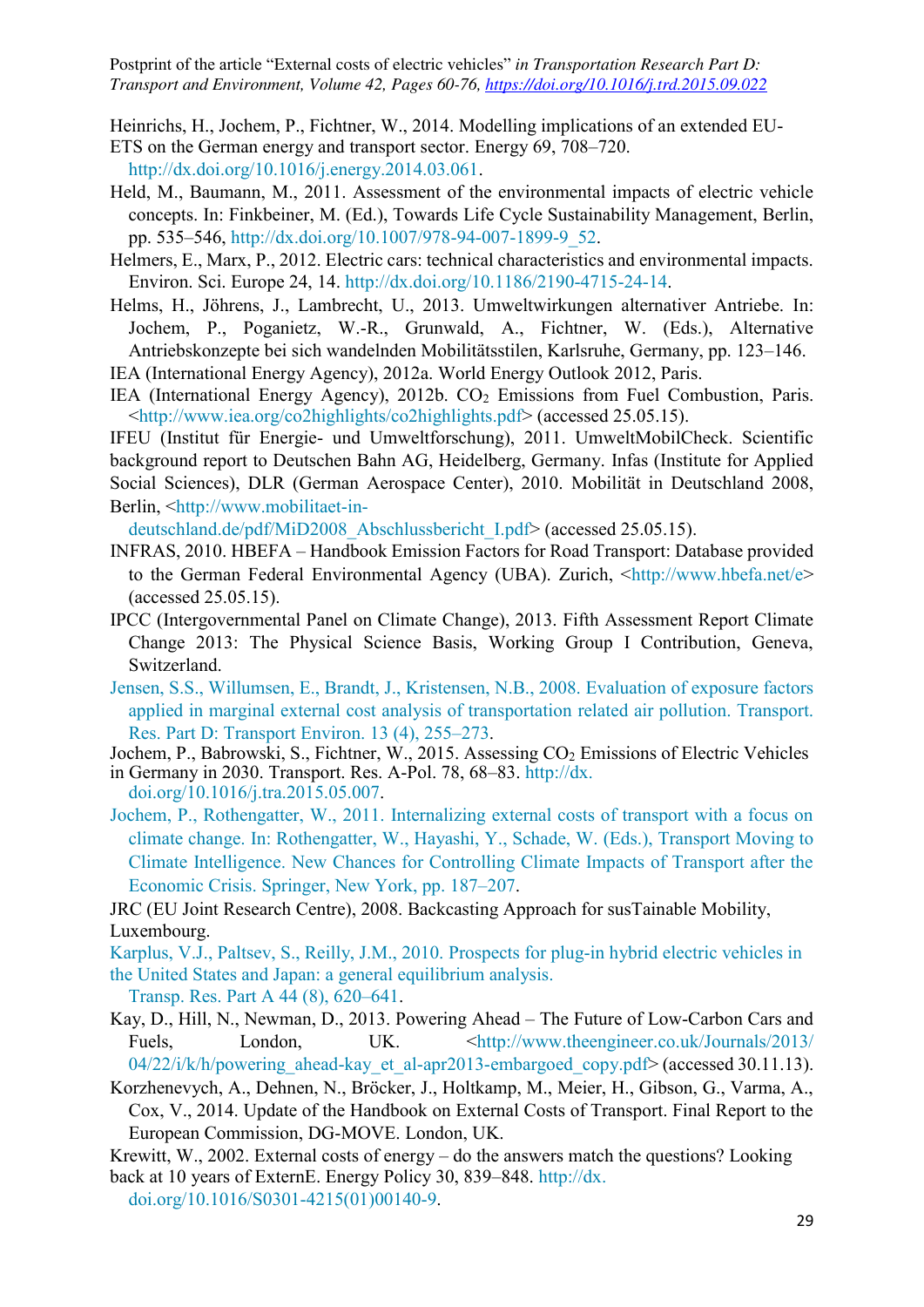- Krewitt, W., Schlomann, B., 2006. Externe Kosten der Stromerzeugung aus erneuerbaren Energien im Vergleich zur Stromerzeugung aus fossilen Energieträgern, Karlsruhe, Germany.
- Kuosmanen, T., Kortelainen, M., 2007. Valuing environmental factors in cost-benefit analysis using data envelopment analysis. Ecol. Econ. 62, 56–65. [http://](http://dx.doi.org/10.1016/j.ecolecon.2007.01.004) [dx.doi.org/10.1016/j.ecolecon.2007.01.004.](http://dx.doi.org/10.1016/j.ecolecon.2007.01.004)
- Lane, B., 2006. Life Cycle Assessment of Vehicle Fuels and Technologies, Final Report, London, UK.
- Litman, T., 2014. Transportation Costs and Benefits Resources for Measureing Transportation Costs and Benefits. TDM Encyclopedia, Victoria Transport Policy Institute, Victoria, Canada. [<http://www.vtpi.org/tdm/tdm66.htm>](http://www.vtpi.org/tdm/tdm66.htm) (accessed 22.05.15).
- Maibach, M., Schreyer, C., Sutter, D., van Essen, H.P., Boon, B.H., Smokers, R., Schroten, A., Doll, C., Pawlowsk, B., Bak, M., 2008. Handbook on Estimation of External Costs in the Transport Sector, Delft, the Netherlands.
- Messagie, M., Boureima, F., Matheys, J., Sergeant, N., Turcksin, L., Macharis, C., Van Mierlo, J., 2010. Life Cycle Assessment of conventional and alternative small passenger vehicles in Belgium. In: Proceedings of Vehicle Power and Propulsion Conference (VPPC), Lille, France.

[Miedema, H.M.E., Vos, H., 1999. Demographic and attitudinal factors that modify annoyance](http://refhub.elsevier.com/S1361-9209(15)00146-7/h0315)  [from transportation noise. J. Acoust. Soc. Am. 105, 3336.](http://refhub.elsevier.com/S1361-9209(15)00146-7/h0315)

[Miedema, H.M.E., Vos, H., 1998. Exposure-response relationships for transportation noise. J.](http://refhub.elsevier.com/S1361-9209(15)00146-7/h0320)  [Acoust. Soc. Am. 104, 3432](http://refhub.elsevier.com/S1361-9209(15)00146-7/h0320)–3445.

- Mock, P., Hülsebusch, D., Ungethüm, J., Schmid, S., 2009. Electric vehicles A model based assessment of future market prospects and environmental impacts. In: Proceedings of EVS24, Stavanger, Norway.
- Nash, C., 2003. UNITE (Unification of Accounts and Marginal Costs for Transport Efficiency), Report funded by the European Commission, 5th Framework-Transport RTD, Institute for Transport Studies, University of Leeds, Leeds, UK.

[Nordhaus, W., 2007. The Stern Review on the Economics of Climate Change. Yale, New](http://refhub.elsevier.com/S1361-9209(15)00146-7/h0335)  [Haven.](http://refhub.elsevier.com/S1361-9209(15)00146-7/h0335)

Nykvist, B., Nilsson, M., 2015. Rapidly falling costs of battery packs for electric vehicles. Nature Climate Change 5, 329–332. [http://dx.doi.org/10.1038/](http://dx.doi.org/10.1038/nclimate2564) [nclimate2564.](http://dx.doi.org/10.1038/nclimate2564)

Owen, A.D., 2006. Renewable energy: externality costs as market barriers. Energy Policy 34 (5), 632–642. [http://dx.doi.org/10.1016/j.enpol.2005.11.017.](http://dx.doi.org/10.1016/j.enpol.2005.11.017)

Paine, M., 2011. Safety Requirements for small motorised alternative vehicles. In: Proceedings of the Conference on the Enhanced Safety of Vehicles (ESV), June 13–16, Washington, DC, [<http://www-nrd.nhtsa.dot.gov/pdf/esv/esv22/22ESV-000108.pdf>](http://www-nrd.nhtsa.dot.gov/pdf/esv/esv22/22ESV-000108.pdf) (accessed 30.11.13).

- [Peters, A., Wietschel, M., Doll, C., Schade, W., Tielmann, A., et al, 2012. Konzepte der](http://refhub.elsevier.com/S1361-9209(15)00146-7/h0355)  [Elektromobilität und deren Bedeutung für Wirtschaft, Gesellschaft und Umwelt.](http://refhub.elsevier.com/S1361-9209(15)00146-7/h0355)  [Fraunhofer ISI on behalf of Buero fuer Technikfolgenabschaetzung \(TAB\). Deutscher](http://refhub.elsevier.com/S1361-9209(15)00146-7/h0355)  [Bundestag, Karlsruhe, Berlin.](http://refhub.elsevier.com/S1361-9209(15)00146-7/h0355)
- [Pigou, A.C., 1920. The Economics of Welfare. Macmillan, London, UK.](http://refhub.elsevier.com/S1361-9209(15)00146-7/h0360)

Proost, S., Van Dender, K., 2012. Energy and environment challenges in the transport sector. Econ. Transport. 1, 77–87. [http://dx.doi.org/10.1016/j.](http://dx.doi.org/10.1016/j.ecotra.2012.11.001) 

[ecotra.2012.11.001.](http://dx.doi.org/10.1016/j.ecotra.2012.11.001)

Qingyu, L., Zhicai, J., Baofeng, S., Hongfei, J., 2007. Method research on measuring the external costs of urban traffic congestion. J. Transport. Syst. Eng.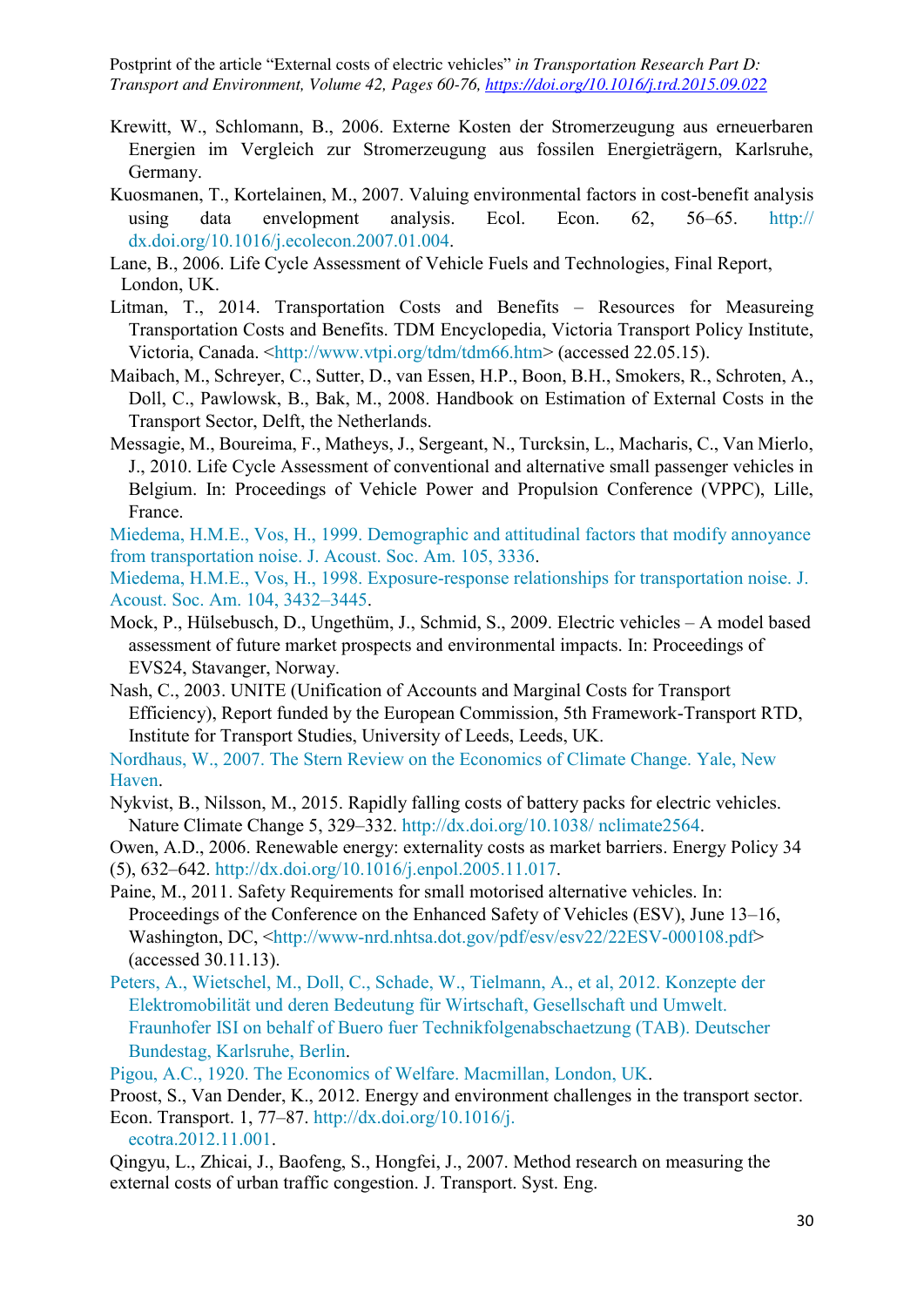Inform. Technol. 7 (5), 9–12. [http://dx.doi.org/10.1016/S1570-6672\(07\)60035-X.](http://dx.doi.org/10.1016/S1570-6672(07)60035-X)

Rosenthal, D.H., Nelson, R.H., 1995. Why existence value should not be used in cost-benefit analysis. J. Policy Anal. Manage. 11 (1), 116–122. [http://dx.doi.](http://dx.doi.org/10.1002/pam.4050110109) 

[org/10.1002/pam.4050110109.](http://dx.doi.org/10.1002/pam.4050110109)

- Rothengatter, W., Hayashi, Y., Fujisaki, K., Kato, H., Okuda, T., Shibahara, N., 2015. Climate change impacts of intercity transport in the context of external costs and their internalisation. In: Hayashi, Y., Morichi, S., Oum, T.H., Rothengatter, W. (Eds.), Intercity Transport and Climate Change. Springer, Berlin, pp. 89–175. [http://dx.doi.org/10.1007/978-3-319-06523-](http://dx.doi.org/10.1007/978-3-319-06523-6_3) [6\\_3.](http://dx.doi.org/10.1007/978-3-319-06523-6_3)
- Schleisner, L., 2000. Comparison of methodologies for externality assessment. Energy Policy 28, 1127–1136. [http://dx.doi.org/10.1016/S0301-4215\(00\)](http://dx.doi.org/10.1016/S0301-4215(00)00084-7) [00084-7.](http://dx.doi.org/10.1016/S0301-4215(00)00084-7)

[Sen, A.K., Tawari, G., Upadhyay, V., 2010. Estimating marginal external costs of transport in](http://refhub.elsevier.com/S1361-9209(15)00146-7/h0390)  [Delhi. Transp. Policy 17 \(1\), 27](http://refhub.elsevier.com/S1361-9209(15)00146-7/h0390)–37.

Skinner, I., van Essen, H., Smokers, R., Hill, N., 2010. Towards the Decarbonisation of EU's Transport Sector by 2050, Project Report, London, UK. [Stelling-Kon´czak, A., Hagenzieker,](http://refhub.elsevier.com/S1361-9209(15)00146-7/h0400)  [M., van Wee, B., 2015. Traffic sounds and cycling safety: the use of electronic devices by](http://refhub.elsevier.com/S1361-9209(15)00146-7/h0400)  [cyclists and the quietness of](http://refhub.elsevier.com/S1361-9209(15)00146-7/h0400) 

[hybrid and electric cars. Transport Rev., 1](http://refhub.elsevier.com/S1361-9209(15)00146-7/h0400)–23

- [Stern, N., 2006. Stern Review on the Economics of Climate Change. HMSO, London, UK.](http://refhub.elsevier.com/S1361-9209(15)00146-7/h0405)
- Stirling, A., 1997. Limits to the value of external costs. Energy Policy 25 (5), 517–540. [http://dx.doi.org/10.1016/S0301-4215\(97\)00041-4.](http://dx.doi.org/10.1016/S0301-4215(97)00041-4)
- Sundqvist, T., 2004. What causes the disparity of electric externality estimates? Energy Policy 32, 1753–1766. [http://dx.doi.org/10.1016/S0301-4215\(03\)](http://dx.doi.org/10.1016/S0301-4215(03)00165-4) [00165-4.](http://dx.doi.org/10.1016/S0301-4215(03)00165-4)
- TNO, IEEP (Institute for European Environmental Policy), LAT (Laboratory of Applied Thermodynamics), 2006. Review and Analysis of the Reduction Potential and Costs of Technological and Other Measures to Reduce CO2 Emissions from Passenger Cars, Project Report, Delft, the Netherlands.
- Tobías, A., Recio, A., Díaz, J., Linares, C., 2015. Health impact assessment of traffic noise in Madrid (Spain). Environ. Res. 137, 136–140. [http://dx.doi.org/](http://dx.doi.org/10.1016/j.envres.2014.12.011) [10.1016/j.envres.2014.12.011.](http://dx.doi.org/10.1016/j.envres.2014.12.011)
- Torchio, M.F., Santarelli, M.G., 2010. Energy, environmental and economic comparison of different powertrain/fuel options using well-to-wheels assessment, energy and external costs – European market analysis. Energy 35 (10), 4156–4171. [http://dx.doi.org/10.1016/j.energy.2010.06.037.](http://dx.doi.org/10.1016/j.energy.2010.06.037)

[Tseng, P.-H., Lin, D.-Y., Chien, S., 2014. Investigating the impact of highway electronic toll](http://refhub.elsevier.com/S1361-9209(15)00146-7/h0435)  [collection to the external cost: a case study in Taiwan. Technol.](http://refhub.elsevier.com/S1361-9209(15)00146-7/h0435) 

[Forecast. Soc. Chang. 86, 265](http://refhub.elsevier.com/S1361-9209(15)00146-7/h0435)–272.

UBA (German Federal Environmental Agency) (Ed.), 2012. Ökonomische Bewertung von Umweltschäden. Methodenkonvention 2.0 zur Schätzung von Umweltkosten. Umweltbundesamt (UBA), Dessau, Germany.

Verhoef, E., 1994. External effects and social costs of road transport. Transport Res. A 28 (4), 273–287. [http://dx.doi.org/10.1016/0965-8564\(94\)90003-5.](http://dx.doi.org/10.1016/0965-8564(94)90003-5) WBCSD (World Business

Council on Sustainable Development), 2004. Mobility 2030: Meeting the Challenges to Sustainability, Geneva, Switzerland. WHO (World Health Organisation), JRC (Joint Research Centre), 2011. Burden of Disease from Environmental Noise. Quantification of Healthy Life Years Lost

in Europe. Copenhagen, Denmark.

[<http://www.euro.who.int/\\_\\_data/assets/pdf\\_file/0008/136466/e94888.pdf>](http://www.euro.who.int/__data/assets/pdf_file/0008/136466/e94888.pdf) (accessed 30.11.13).